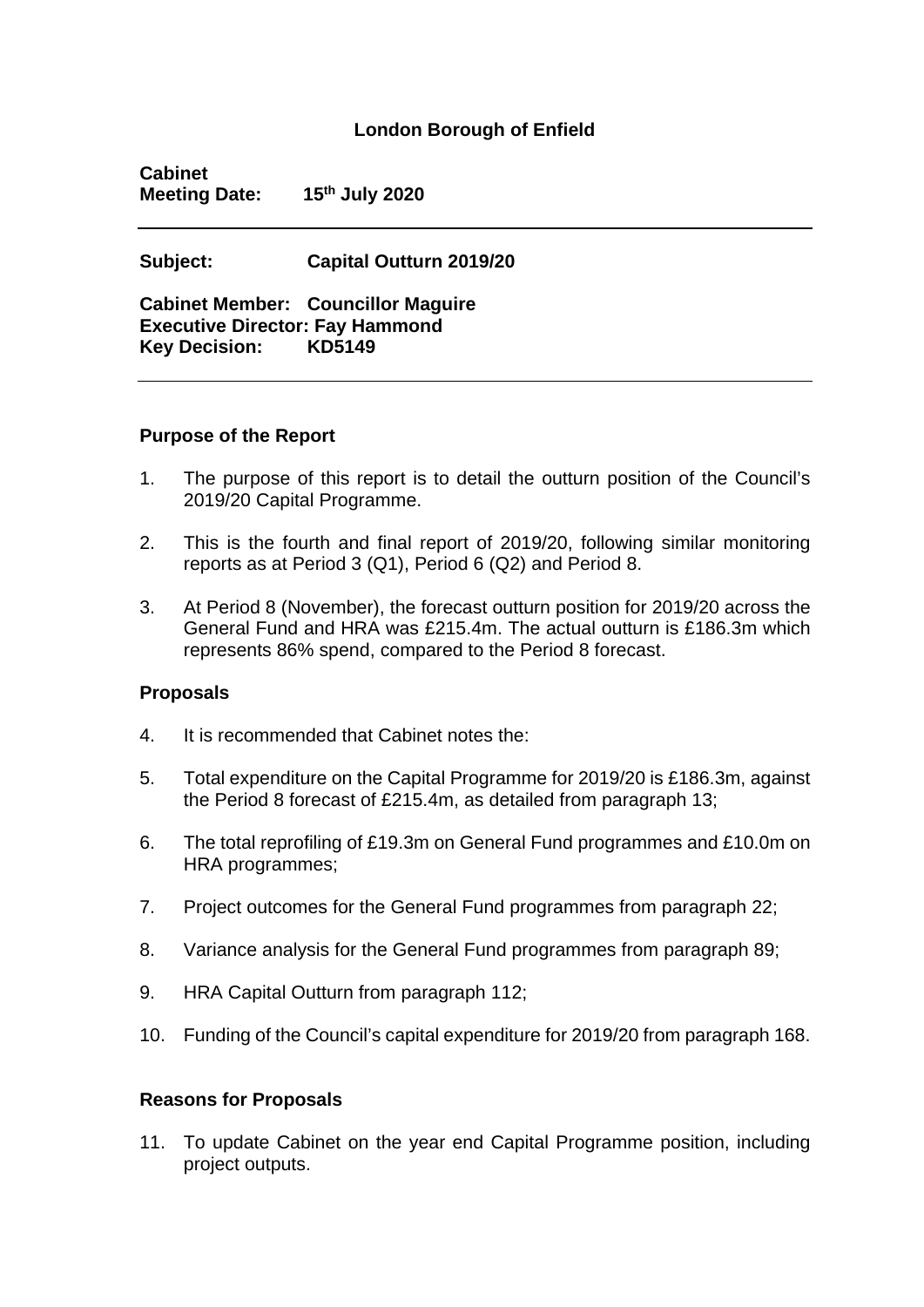#### **Relevance to the Council's Corporate Plan**

12. The Council's capital strategy provides the overall framework under which Capital investment plans are delivered. These plans are informed by the Council's strategic objectives as detailed in the Council's Corporate Plan.

### **Background**

- 13. The Council's Capital Programme for 2019/20 to 2022/23 was approved by Council in February 2019. The Capital Programme is monitored and reported to Cabinet on a quarterly basis. This includes any additions, reductions and reprofiling of approved budgets.
- 14. 2020/21 is the first year of the Council changing to a 10 year capital programme which aligns with the 10 year Treasury management strategy. The ten year Capital programme (2020/21-2029/30) is in the process of being reviewed in light of COVID19, to ascertain which projects could be paused or stopped, if required. This exercise will include the identification of those capital schemes deemed essential for statutory, health and safety and business continuity reasons. The Q1 monitoring report presented to September Cabinet, will include an update on this review.

### **Outturn Position**

15. The total expenditure on the Capital Programme for 2019/20 is £186.3m, against the Period 8 forecast of £215.4m. The position by Directorate is summarised below in Table 1, with further analysis in Table 2.

| <b>Department</b> | 2019/20<br><b>Revised</b><br><b>Budget</b><br>£'000 | 2019/20<br><b>Outturn</b><br>£'000 | <b>Spend to</b><br><b>Budget</b><br>$\frac{0}{0}$ |
|-------------------|-----------------------------------------------------|------------------------------------|---------------------------------------------------|
| Resources         | 8,556                                               | 5,802                              | 68%                                               |
| People            | 13,411                                              | 13,492                             | 101%                                              |
| Place exc. HRA    | 88,739                                              | 72,646                             | 82%                                               |
| <b>CEX</b>        | 29                                                  |                                    | $0\%$                                             |
| Companies         | 8,560                                               | 8,244                              | 96%                                               |
| <b>HRA</b>        | 96,178                                              | 86,126                             | 90%                                               |
| TOTAL             | 215,471                                             | 186,309                            | 86%                                               |

16. Table 1: Summary Outturn by Directorate

- 17. A breakdown of the variances between programme reprofiling and over/underspends is shown below in Table 3. Explanations for variances over £0.500m are detailed in Section 4.
- 18. Detailed outturn expenditure and variances by programme are shown in Appendix A.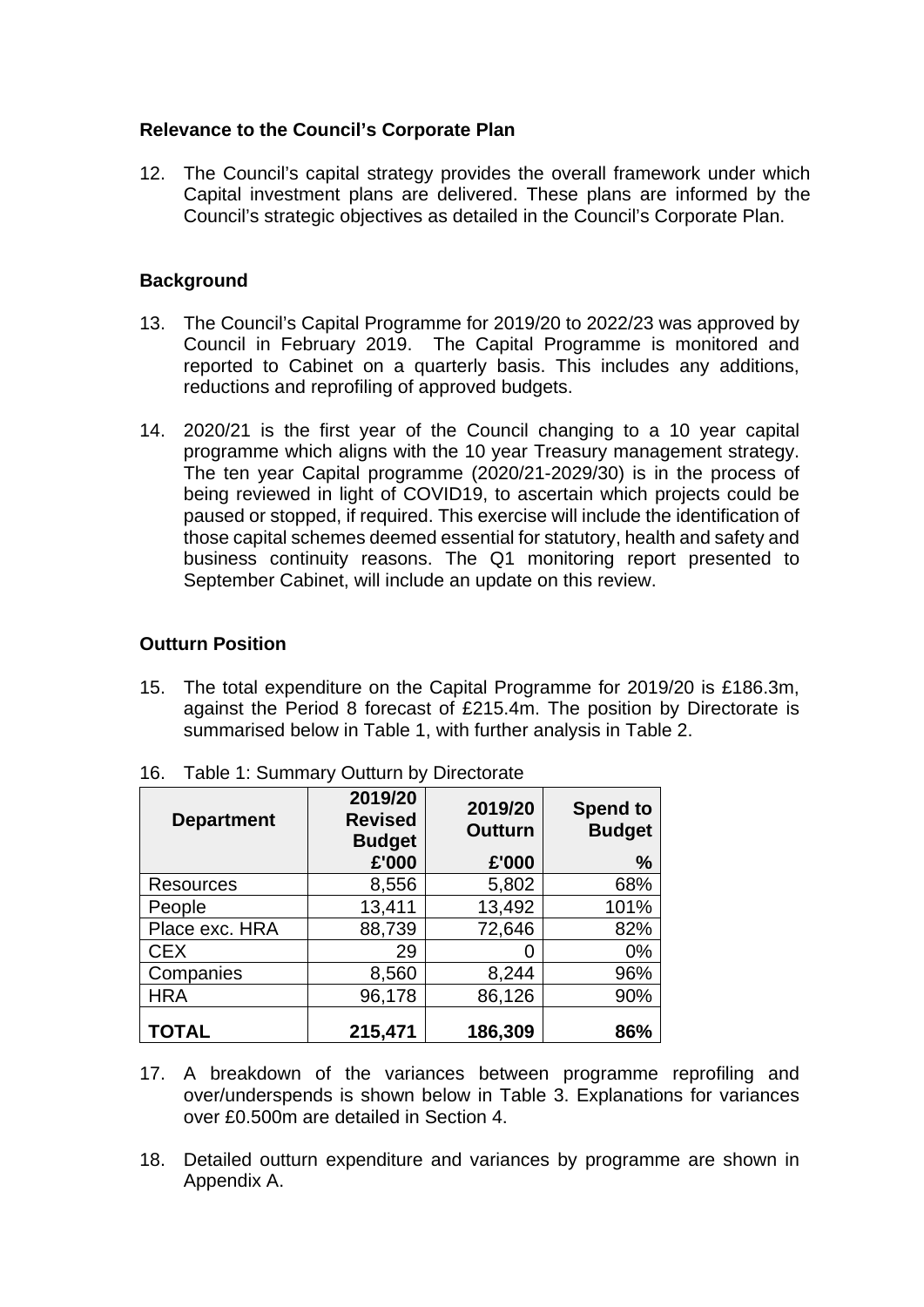|                                     | 2019/20<br>(Nov)<br><b>Budget</b> | 2019/20<br><b>Budget</b><br>Adjustm<br>ents | 2019/20<br><b>Revised</b><br>(Nov)<br><b>Budget</b> | 2019/20<br><b>Outturn</b> | <b>Variance</b> | Re-<br>profiling | (Under) /<br>Overspe<br>nd |
|-------------------------------------|-----------------------------------|---------------------------------------------|-----------------------------------------------------|---------------------------|-----------------|------------------|----------------------------|
|                                     | £'000                             | £'000                                       | £'000                                               | £'000                     | £'000           | £'000            | £'000                      |
| <b>General Fund</b>                 |                                   |                                             |                                                     |                           |                 |                  |                            |
| Digital Data & Technology           | 8,425                             | 0                                           | 8,425                                               | 5,771                     | (2,654)         | (2,654)          | $\mathbf 0$                |
| Customer Exp. & Change              | 131                               | 0                                           | 131                                                 | 30                        | (101)           | 23               | (124)                      |
| <b>RESOURCES</b>                    | 8,556                             | $\mathbf{0}$                                | 8,556                                               | 5,802                     | (2,754)         | (2,631)          | (124)                      |
| <b>Adult Social Care</b>            | 974                               | $\mathbf 0$                                 | 974                                                 | 1,093                     | 119             | 119              | 0                          |
| Education                           | 12,137                            | 0                                           | 12,137                                              | 12,029                    | (107)           | (107)            | $\Omega$                   |
| <b>Community Safety</b>             | 300                               | $\mathbf 0$                                 | 300                                                 | 370                       | 70              | $\Omega$         | 70                         |
| <b>PEOPLE</b>                       | 13,411                            | $\mathbf 0$                                 | 13,411                                              | 13,492                    | 81              | 12               | 70                         |
| <b>Environment &amp; Operations</b> | 22,319                            | $\mathbf 0$                                 | 22,319                                              | 21,110                    | (1, 209)        | (1, 227)         | 18                         |
| Meridian Water                      | 44,453                            | $\mathbf 0$                                 | 44,453                                              | 32,775                    | (11, 678)       | (11, 678)        | $\Omega$                   |
| Property & Economy                  | 19,065                            | 0                                           | 19,065                                              | 15,651                    | (3, 414)        | (3, 455)         | 40                         |
| Housing and Regeneration            | 2,013                             | 888                                         | 2,901                                               | 3,110                     | 209             | 0                | 209                        |
| PLACE (exc. HRA)                    | 87,851                            | 888                                         | 88,739                                              | 72,646                    | (16, 092)       | (16, 360)        | 268                        |
| <b>Gentlemen's Row</b>              | 29                                | 0                                           | 29                                                  | 0                         | (29)            | (29)             | $\mathbf 0$                |
| <b>Chief Executive (CEX)</b>        | 29                                | $\mathbf{0}$                                | 29                                                  | $\bf{0}$                  | (29)            | (29)             | $\mathbf 0$                |
| Energetik                           | 3,060                             | $\mathbf 0$                                 | 3,060                                               | 2,744                     | (316)           | (316)            | $\mathbf 0$                |
| Housing Gateway Ltd                 | 5,500                             | $\mathbf 0$                                 | 5,500                                               | 5,500                     | $\Omega$        | $\Omega$         | $\mathbf 0$                |
| <b>Total Companies</b>              | 8,560                             | 0                                           | 8,560                                               | 8,244                     | (316)           | (316)            | $\bf{0}$                   |
| <b>Total General Fund</b>           | 118,406                           | 888                                         | 119,294                                             | 100,184                   | (19, 110)       | (19, 324)        | 214                        |
| Housing Revenue Account             | 97,066                            | (888)                                       | 96,178                                              | 86,126                    | (10, 052)       | (10, 052)        | $\Omega$                   |
| <b>Total Capital Expenditure</b>    | 215,471                           | 0                                           | 215,471                                             | 186,309                   | (29, 162)       | (29, 376)        | 214                        |

19. Table 2: Capital Outturn Summary

- 20. The budget adjustment of £0.888m represents right to buy receipts that are transferred to Registered Providers to assist in either developing housing sites or acquiring properties.
- 21. Reprofiling represents budget adjustments to reflect new timescales for project delivery.
- 22. Underspends in the above table relate to completed projects that have come in under budget. Projects which are 'overspent' have spent above in year profiled budgets and are funded from future year budgets.
- 23. The next section provides details of significant areas of spend during 2019/20 on General fund projects and the associated outputs delivered by those schemes. The HRA is dealt with separately in Section 5 of the report.

#### **Project Outcomes – General Fund**

- 24. Projects outcomes for areas of spend over £1m are described in the paragraphs below. Appendix A details all expenditure at a programme level.
- 25. IT Investment (£5.771m)
- 26. During 2019/20 a number of ICT projects were completed which improved the ICT resources for staff, this included: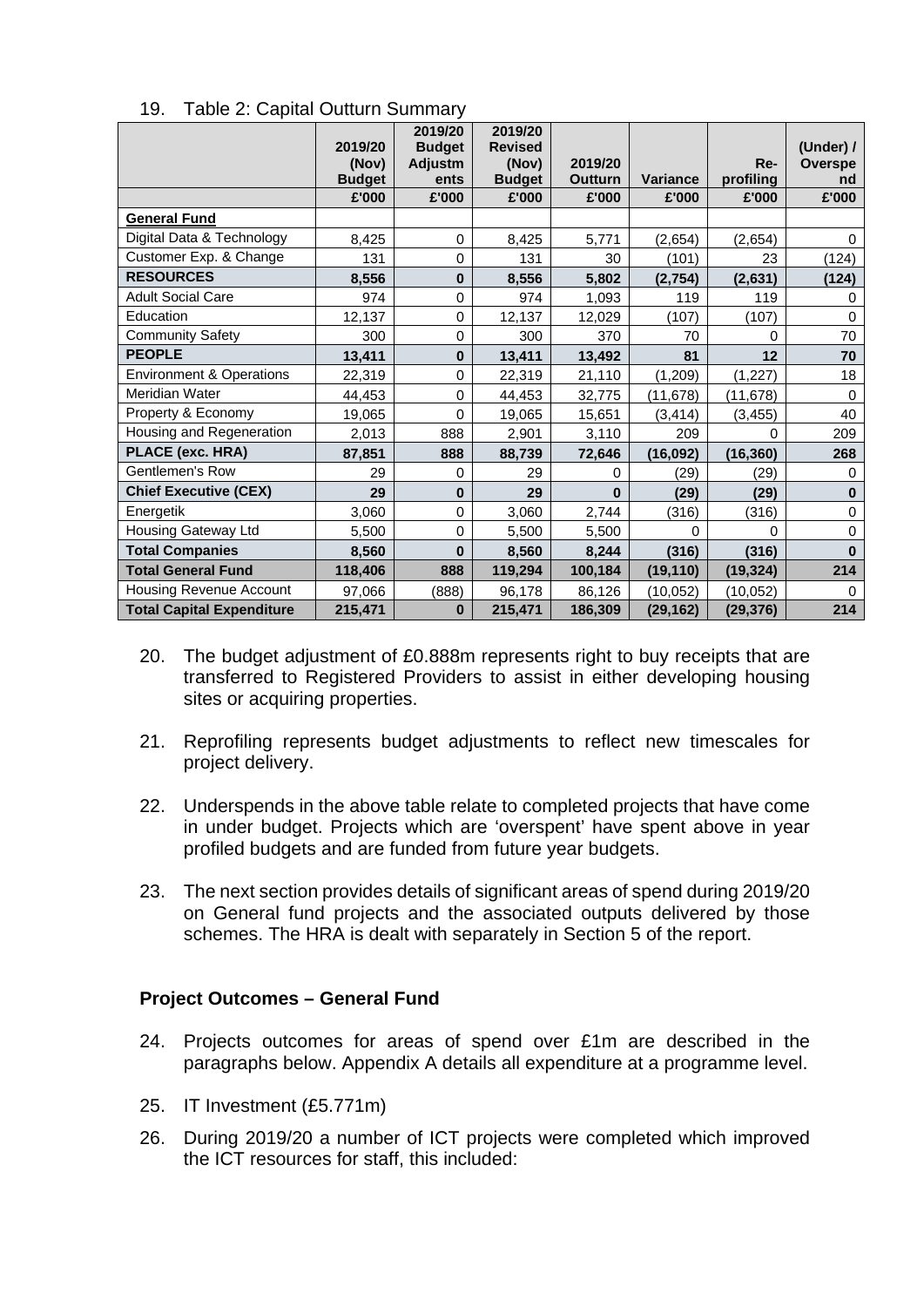- 27. Infrastructure programme to deliver a new network, data centre and mobile device contract - moving the Council to Teams, reducing existing telephony providers and removing a third party from the Data Centre.
- 28. The new network is faster, uses the latest technology lets staff work from anywhere securely and allows upgrade within contract. The first big test of this was COVID-19, when the Council went from a maximum of 500 users working remotely to over 2,300 without any impact on the network and have capacity for all staff to work remotely. IT has also created a new onsite Data Centre and closed the contract with the third party at a saving £1m per annum. This also has allowed applications to be moved into the cloud quicker such as SAP and Skype/Teams, removing the additional costs for third parties to support these. It is expected when complete this will save £300k per annum. The new Mobile Contract will work alongside the new network, so as the ability to connect to the new network remotely is increased, there will be less reliance on using the Mobile Providers network reducing the costs
- 29. New Device rollout (Build the Change) purchase of assets and resource costs to roll out new devices including agreed desktop provision.
- 30. This has provided over 2,500 new devices with a 4-year support, work with the latest technology such as Windows 10 and Teams and can be used remotely anywhere. They are faster, more reliable, have increased battery life and by reducing the range of devices are easier for the team to look after. This means less issues for ICT to resolve, more productive staff and enables advantage to be taken of new applications and technology such Teams, SharePoint and working from home without needing to change devices. This led to improved stability, reduced staff down-time due to ICT issues, increased processing speed and therefore, improved the operation speed of applications.
- 31. During 2019/20 soft market testing and procurement of a new Customer Platform replacement and website was progressed, with programme to deliver incremental improvements over the next two years as well as savings
- 32. Customer Platform Replacement During 2019/20 soft market testing and procurement of a new Customer Platform replacement and website was progressed, with programme to deliver incremental improvements over the next two years. This will also deliver savings.
- 33. SharePoint (Build the Change) SharePoint and Intranet Projects were delivered within the same programme, using the same resources. This replaces the existing Enfield Eye, which was out of commission. Whereas SharePoint replaces the use of R-Drive as a corporate tool for collaborative delivery.
- 34. This project has enabled the Council to replace its Staff Intranet which required additional third party support and specialist staff to update content and terminate the contract with the previous supplier. This has been done by using the SharePoint, the application being used to replace where we store and access our documents. Currently, these are stored and accessed separately depending on the department. When completed it will save money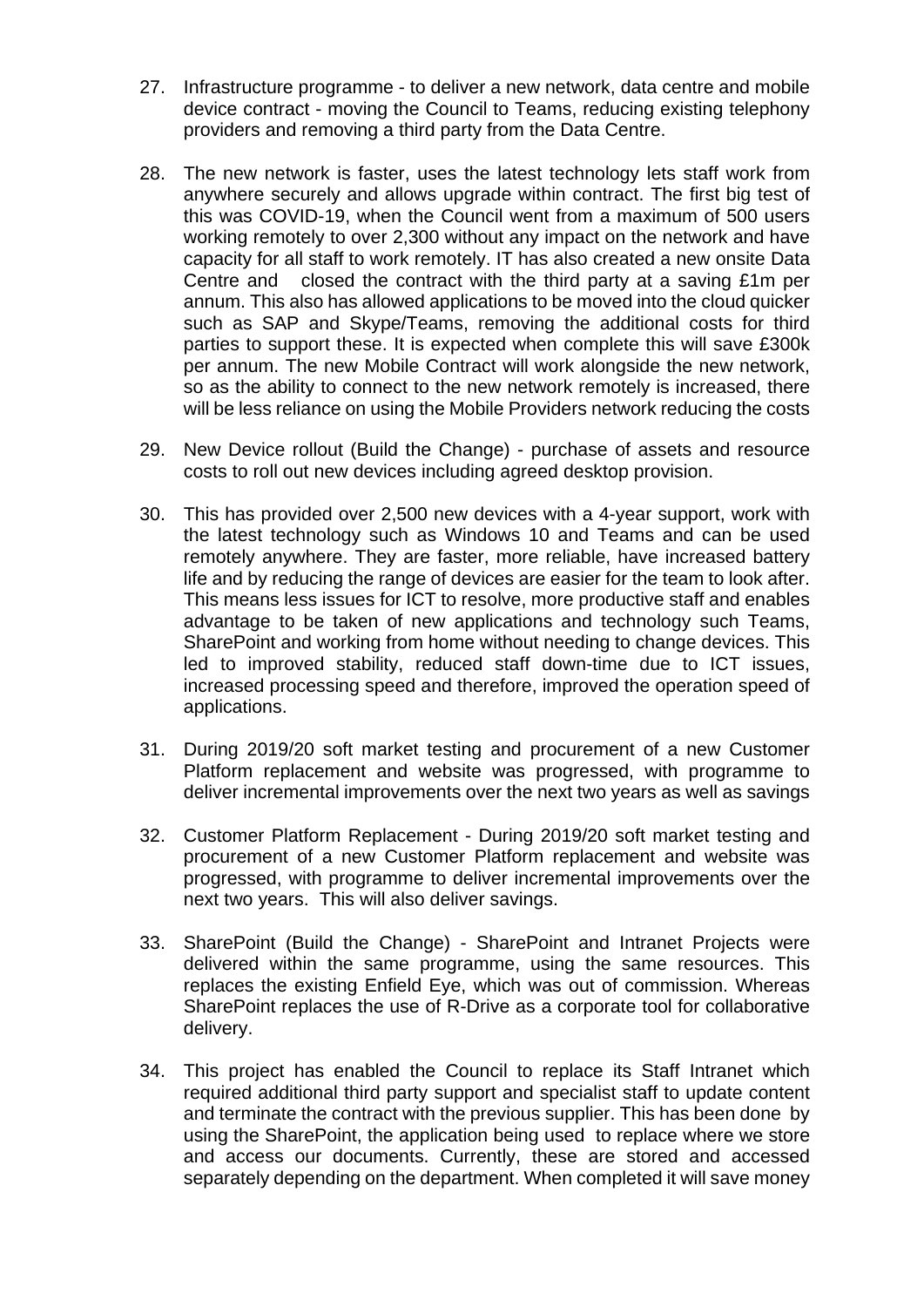in terms of the storage of documents in the cloud, but also in terms of time and duplication since staff will be able to access and work from the same document regardless of where they are stored.

- 35. Reardon Court Extra Care Sheltered Housing Scheme (£1.093m)
- 36. Reardon Court overall programme is £27.4m and is expected to provide up to 91 self-contained homes and result in revenue savings by supporting cost avoidance through reducing the need for residential care. Delivery of this Scheme (agreed in July 2019, KD4898) started in 2019/20. The main areas of spend include engaging consultants, surveys and security costs and costs associated with meeting planning requirements, to connect to the Decentralised Heating Network. There was a fly tipping incursion which resulted in increased security provision and cost. The project has commenced procurement for a main contractor, which is expected to be completed in 2020/21.
- 37. Education (£12.029m)
- 38. Cabinet approved the strategy of increasing capacity in special schools that provide education services for some of the most acute special need categories.
- 39. To deliver the strategy of creating 252 additional Special Education Needs (SEN) places the following projects have been completed or are in progress:
	- West Lea School expansion in progress;
	- Debohun School classroom block (completed July 2019);
	- Aylands School ongoing design works and tender;
	- **Springfield Autistic unit (completed July 2019);**
	- St Marys School satellite provision (completed July 2019);
	- Additional classroom at Russet House School (completed October 2019);
	- **Minchenden New School (completed August 2019);**
	- **Swan Centre refurbishment.**
- 40. A further 70 places will be created from a successful bid for a new Social, Emotional and Mental Health (SEMH) Free School being delivered by the Education and Skills Funding Agency (ESFA) at Bell Lane.
- 41. Newly planned works at Winchmore School New Sixth Form building will also provide additional SEN places (not included in above) - feasibility and design works.
- 42. Officers continue to develop further proposals to increase the availability of SEN places as part of the invest to save in the special sector strategy.
- 43. The maintenance programme implementation takes into account the environmental legislation and advances in technology available to improve building and building services efficiency. Examples of the improvements include
	- Building envelope insulation and integrity roofs and windows for George Spicer School and the Newbury Tuition Centre;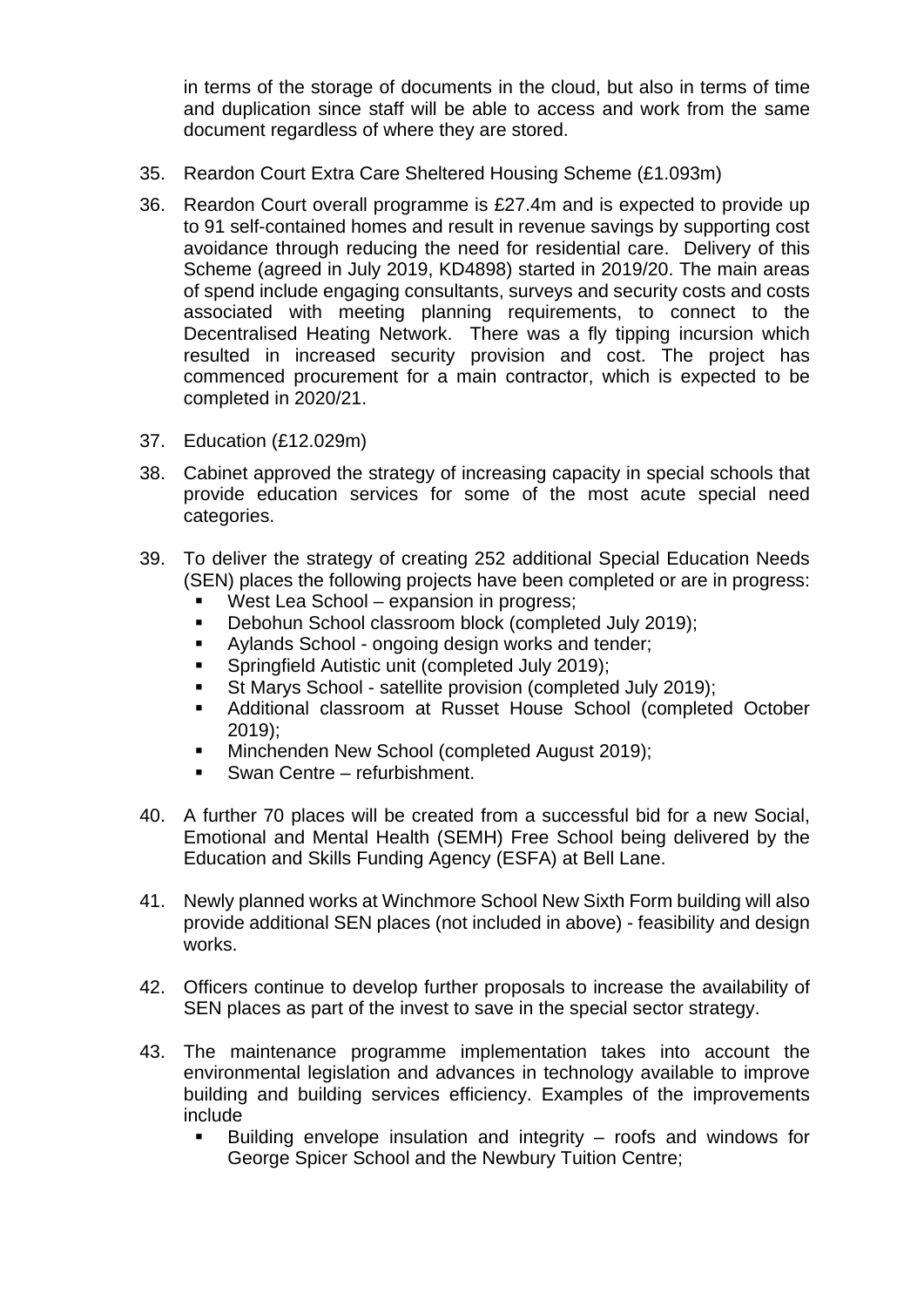- Building Services design and efficiency heating and electrical upgrades for Eldon School (electrics) and Eastfield School (heating);
- Other examples of works to improve accessibility and safety include Enfield County security works, removal of Winchmore School DDA disability access; removal and Suffolks School security works.
- 44. Full details of above projects can be found in the approved Cabinet report, Updated Schools Condition Programme KD 5082.
- 45. Highways (£6.897m)
- 46. As part of the Council's Capital Programme for Highways and Street Scene in 2019/20 400 trees were planted, contributing to reducing the Council's carbon emissions by around 2  $tCO<sub>2</sub>e$  (tonnes of carbon dioxide equivalent) per year over time.
- 47. 11.9km of roads have been resurfaced/reconstructed and renewed and 7km of footway has been renewed. As part of a planned process for improving the condition of roads and pavements, 20,000 highway defects were repaired. Several bridge maintenance schemes completed; including bridge joints replaced at Conduit Lane and Mollison Avenue, footbridge replaced at Arnold Avenue and several small parks bridges schemes.
- 48. A number of capital projects underway this year are contributing to the climate change strategy, including those detailed in the paragraphs below.
- 49. Flood Alleviation scheme (£398k)
- 50. Two main wetland projects were completed during 2019/20 one in Broomfield Park and other in Town Park. The Benefits of these schemes include:
	- Storage of over 6,000 cubic metres of water during periods of extreme rainfall which reduces flood risk to properties downstream;
	- clean rainwater that drains from a combined catchment area of 50 hectares, helping to mitigate the impact of urban pollution on Enfield's rivers (from sources such as roads);
	- and the provision of valuable wetland habitat for birds, amphibians and other wildlife, and interesting places for people to visit and learn about nature.
- 51. Both schemes have received very positive feedback from the public. Designed Albany Park flood alleviation and wetlands scheme which will be ready for construction in 2020.
- 52. LED street Lighting (£1.239m)
- 53. Design for the LED Street Lighting scheme is complete and initial materials have been purchased and received. 697 assets have achieved the LED installation criteria. This project will reduce energy usage by approximately 47%, a carbon reduction of about emissions by 1200 *tCO*<sup>₂</sup> *(Tonnes* of carbon dioxide equivalent is a comparative measure calculated using: Energy (kWh) x carbon factor / 1000*)* per annum.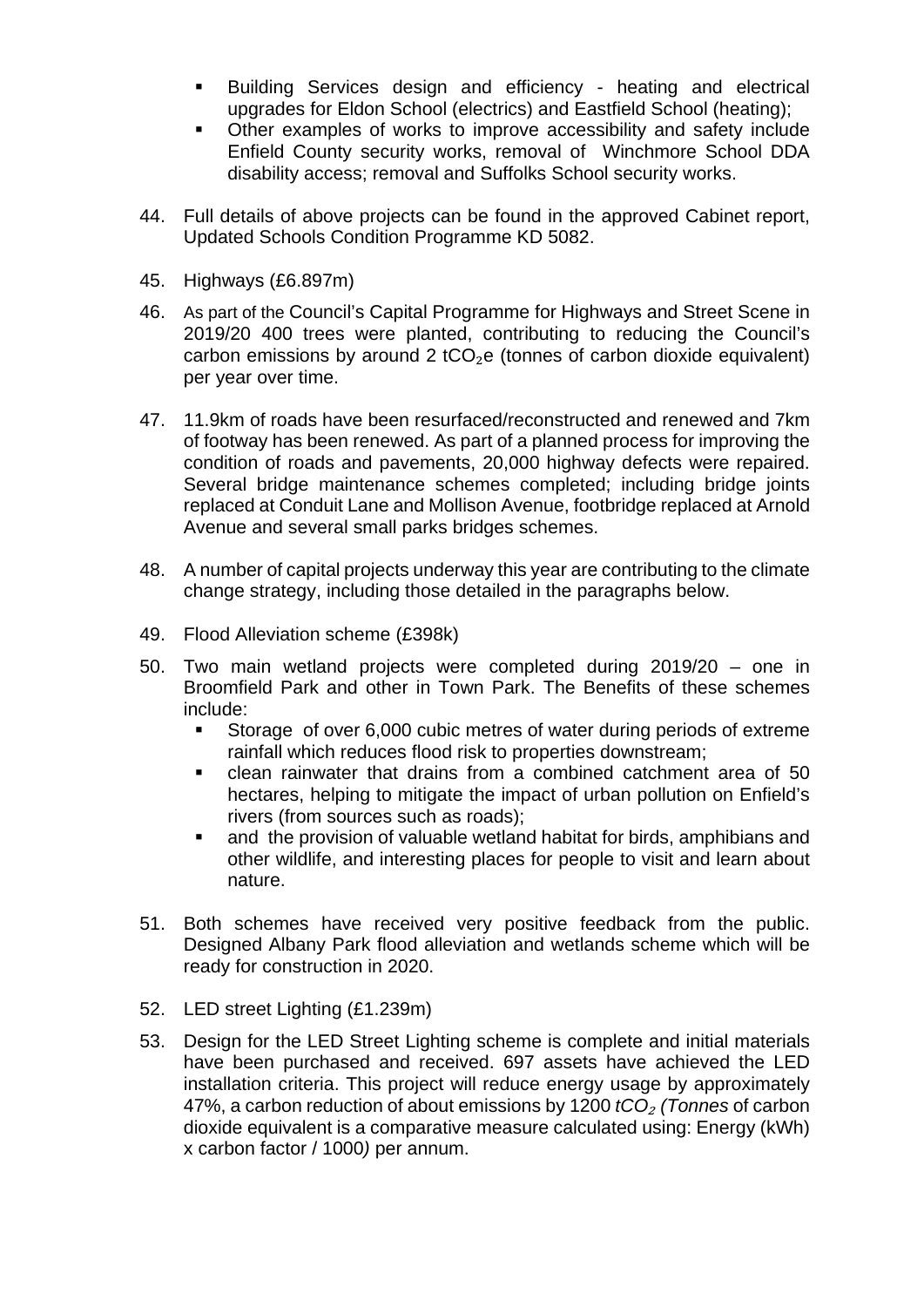- 54. As part of the Bridge Assessment & Strengthening Programme, TfL funded works on Whittington Road bridge (£18k). Bespoke bollards for protecting the substandard footways are installed to preserve the structural integrity of the bridge.
- 55. Changes to Waste and Recycling Collections (£1.514m)
- 56. To improve recycling performance and generate savings the waste and recycling service changed from a mixed food and garden fortnightly collection service to a paid for garden waste (collected fortnightly) and a weekly separate food recycling collection. These were introduced in November 2019. The weekly refuse and dry recycling collections were changed to Alternate Weekly Collections (AWC) and were introduced in 2 March 2020.
- 57. During 2019/20 £1.5m was invested into the waste and recycling service to support the roll-out of these changes. This was invested in providing a larger refuse, recycling and/or garden bins to residents, providing food caddies to 87,500 properties and on other items such as ICT, vehicles and home compost bins.
- 58. The changes to the waste and recycling services will result in forecast savings of £2.8m. Also, the environmental benefits will have a positive impact on climate change, such as a 12% increase in the Council's recycling rate, reducing the amount of waste generated across households and using fewer large vehicles to collect waste and recycling.
- 59. Transport for London (TfL) Schemes (£8.456m)
- 60. This expenditure has been funded through a combination of Local Improvement Plan (LIP) funding provided by TfL to deliver the objectives of the Mayor's Transport Strategy, plus additional funding that the Council has secured through a series of bids, e.g. mini Holland and Liveable Neighbourhoods.
- 61. Significant progress has been made on a number of projects including on the A1010 North Cycle Enfield route which is 80% complete, Enfield Town Liveable Neighbourhood project initiated and moving towards gate 2, Little Park Gardens public realm improvements 80% complete, A1010 South Cycle Enfield project, which is complete.
- 62. Others include, Cycleway defenders added to the A1010S and previous light segregation on the A105 have also been upgraded with Cycleway defenders to improve provision and create consistency across the network. Low Traffic Neighbourhood design has been completed for Fox Lane with an impact analysis conducted in other areas.
- 63. Haselbury Neighbourhood improvements which includes pedestrian rain gardens and other improvements and is 50% complete.
- 64. A number of additional bids have also been submitted, including Enfield Town to Broxbourne walking and cycling bid.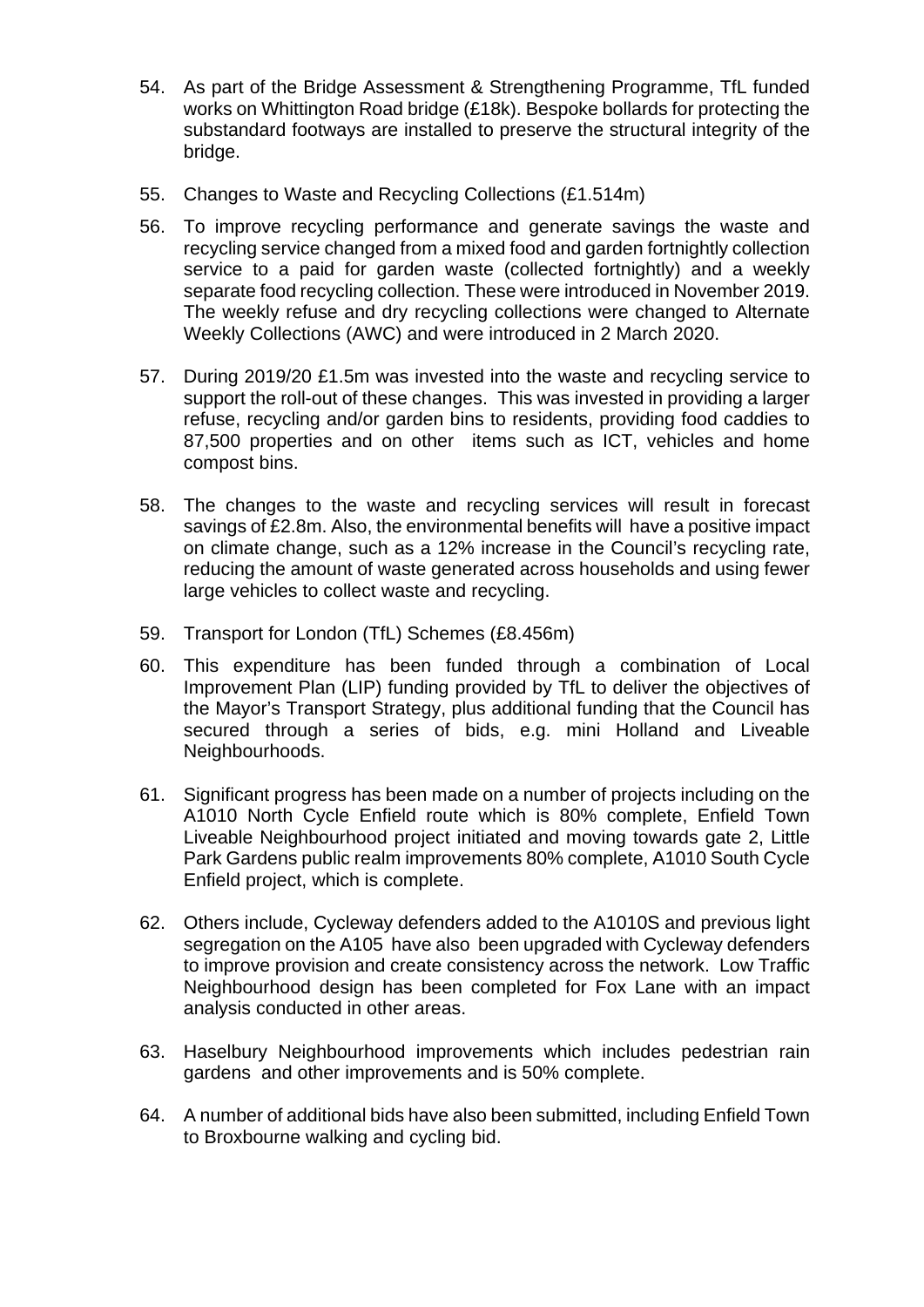- 65. A Healthy Streets Team has been established and feasibility studies completed for further bids. The team has attended a number of public events where the Healthy streets agenda was promoted. School cycle training and road safety programmes are also in place.
- 66. Meridian Water (£32.775m)
- 67. The main achievements for Meridian Water in 2019/20 were securing a contract for the delivery of Meridian One which includes the delivery of up to 950 homes, 885 sqm of retail or workspace, 750 sqm of leisure and 600sqm of community use space. Also the selection of a developer to deliver Meridian Two (DA being negotiated) to build circa 270 homes, all of which will be affordable, and 3,000sqm of workspace.
- 68. In addition, a £156m Housing infrastructure Fund (HIF) grant has been secured which will deliver the strategic infrastructure required to deliver phases over the next 15 years, including roads, rail and parks. The completion of the Meridian Water train station which opened in June 2019 and currently has two to four trains an hour moving to four to six as part of the HIF infrastructure programme.
- 69. The planning and procurement process has commenced and allows for HIF works to begin at the earliest point, with £3.6m spent during the year. Works on the train station and public realm outside the station have totalled £3.3m. The purchase of Units 11, 11a and Unit 5 Anthony Way (also known as the Achilles land) for £3.3m completed in 2019/20. Further, a new site-wide 3 year security contract has been procured for 3 years at a total cost of £1.74m (equivalent to £580k per year).
- 70. The nature of the Meridian Water development means that the security requirements will vary as leases start or finish and as development starts on site or the Council acquires further assets. The total security costs for the year was £1.6m.
- 71. The Phoenix Wharf clearance was completed at a cost of £1.7m; this meant that enforcement action from the Environment Agency was avoided after a previous lease holder went into liquidation and left behind a mountain of rubbish. The new security contractor appointed at the end of last year, will ensure the site is secure until the appointed HIF contractor occupies the site. Works on Masterplan V2 have been procured and commenced, with total spend of £1.2m. Meridian 3 and Meridian 4/Phase 2 Detailed Delivery Plans are being developed, with outline planning consent costs for Phase 2 totalling £1.4m. The Willoughby Lane site had ground and water remediation works during the year at a cost of £700k in preparation for Meridian One scheme to commence.
- 72. £550k was spent on refurbishment and extension of the VOSA building. This was enabling work to ensure the building was safe, rubbish removed, and asbestos made safe so that the preliminary work for the BLOQS relocation could be undertaken, BLOQs will be moving into the VOSA building later this year. Creating a bigger space and the potential for more creative members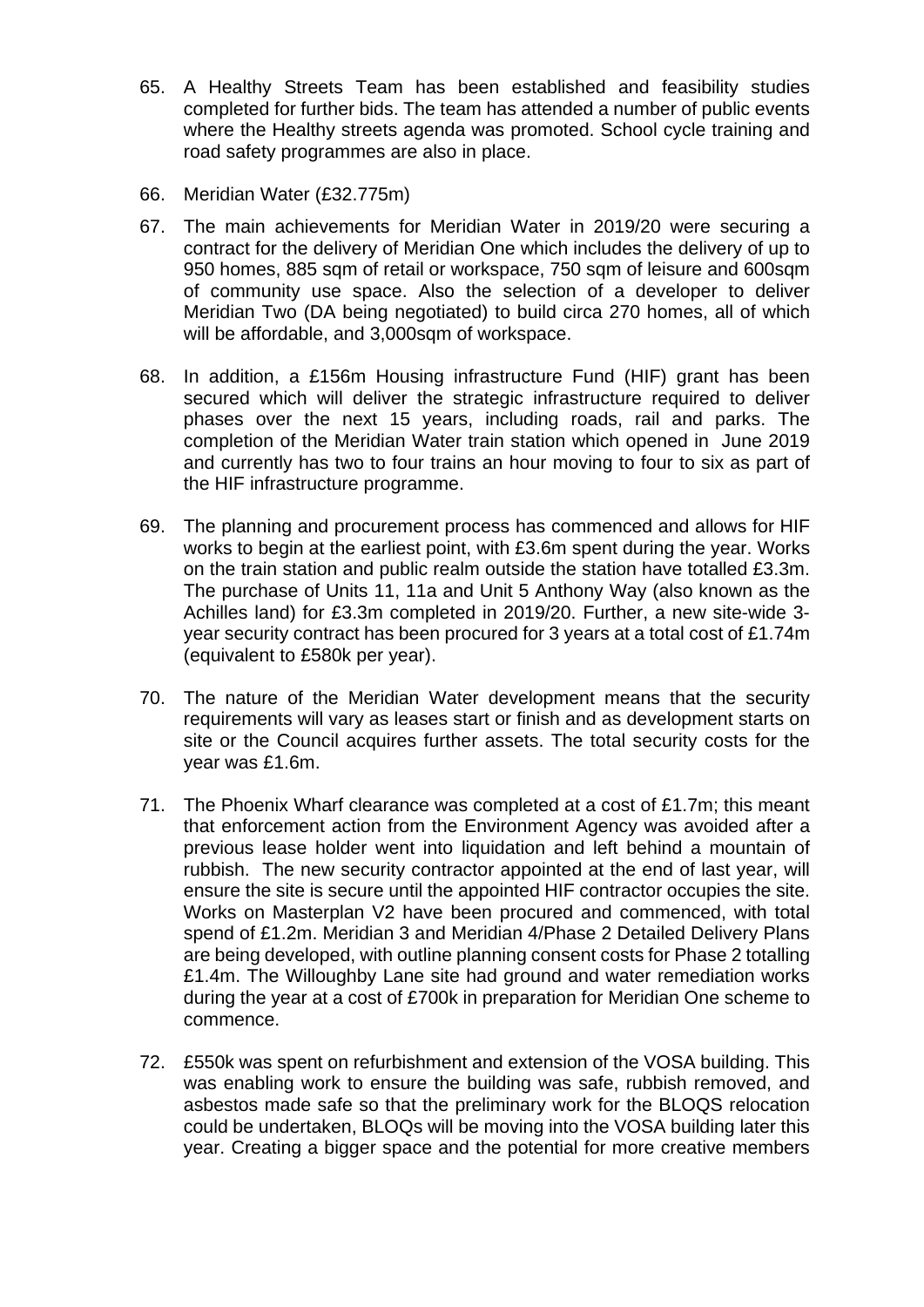of the BLOQS Community supports on delivering on the MW aims of Make and Create.

- 73. Corporate Condition Programme (£1.405m)
- 74. A number of works were carried out to meet health and safety and fire safety landlord obligations.
- 75. These included various asbestos abatement works including at Civic Centre; various fire audit works including Millfield House sprinklers and Forty Hall sprinklers; Gentleman's Row fire alarm; various health & safety remedial works; Sloemans Farm demolition and repair works; Enfield Town Library air conditioning works; Millfield Arts Theatre and Arts Centre heating and ventilation works; Bromfield Park improvements; John Wilkes House ventilation works; Forty Hall roofing and other external fabric works; Bell Lane Youth Centre boiler and air conditioning upgrade.
- 76. Electric Quarter (£1.417m)
- 77. Progress has continued to be made on the Phase-B of the Electric Quarter project, which is to deliver 106 units by 2021.
- 78. The following outputs have been delivered, demolition of existing structures within Phase-B, granting of Phase-B lease to Lovell following 90% of Property Cost Estimate payment to all claimants.
- 79. Construction is underway with ground and enabling works and above ground build and 22 three and four bedroom houses were delivered by March 2020, as well as the Qube Meanwhile facility was relocated into Eagle House Car Park and the temporary library relocated to Swan annex.
- 80. Genotin Road (£11.352m)
- 81. During the year, the groundworks have been completed and progress has been made on the main structure, external glazing of the new Genotin Road (Metaswitch) building has also started. The project has experienced delays as a result of COVID-19 which has put back completion by 11 weeks and is now expected to finish at the end of December 2020. Metaswtich will then complete their internal fit out and move in before the end of the financial year. At this point the Council will start generating rental income of £1.5m per annum from the new offices.
- 82. DFG Housing Adaptations & Assistance (£2.222m)
- 83. DFG supports the provision of Enfield's Housing adaptations to enable disabled residents to live independently at home for as long as possible. Residents are provided with essential housing adaptations such as ramp access, stair lifts, level access showers etc. In 2019/20, 287 enquiries were received, 175 enquiries were approved and a total of 172 adaptations were completed.
- 84. Energetik (£2.744m)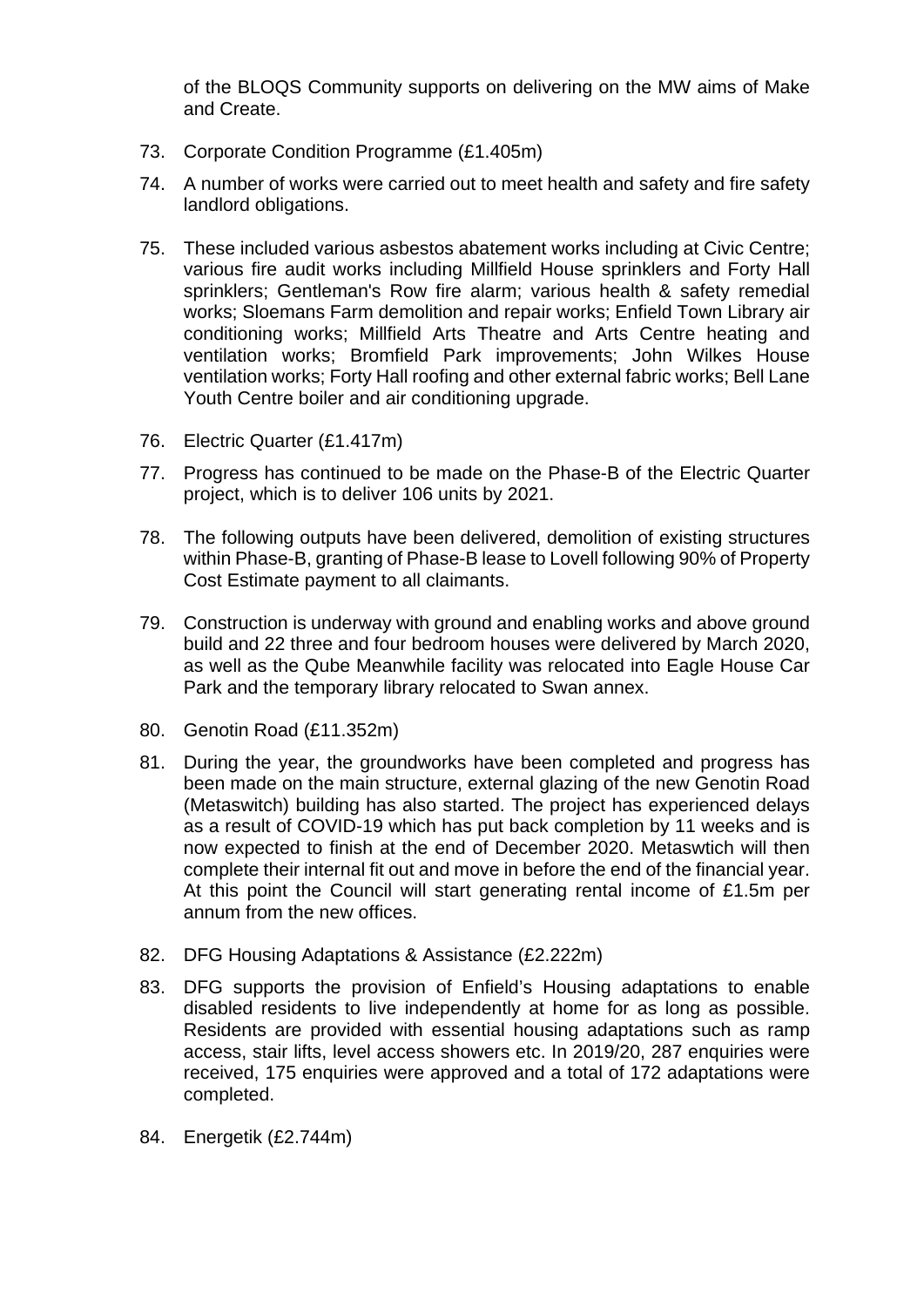- 85. The Council's commitment to the climate change agenda is in part being delivered through investment in connections to low carbon energy such as the Energetik heat network
- 86. During 2019/20 Energetik continued with planned infrastructure works including the commencement of Thames Water design work, further work has however been delayed accommodating delays in the Meridian water programme.
- 87. An additional £600k was used in extending the district heating pipe from Alma Estate to Ponders End High Street, reflecting a 75% completion of the project within the Capital Programme. The company carried out site investigative works and commissioned work to extend the Electric Quarter primary heat network and installing the heat exchanger substation for Phase B of Electric quarter, cost associated to these work were circa £110k. £300k was spent building a mobile prefabricated boiler plantroom, a project that is now 100% complete.
- 88. In addition to the specific work above, there is ongoing spend on the design, pre-construction management and planning submission of the Meridian Water Heat Network.
- 89. Housing Gateway Ltd (HGL) (£5.500m)
- 90. Housing Gateway has continued to work with the Council to deliver good quality housing solutions to the residents of Enfield. The company increased its housing property supply by 12 units bringing the company portfolio to 530 in total. The target for 2019/20 was the purchase of 50 properties, however this has not been met mainly due to increased house prices, which meant the company's yield requirements could not be satisfied. In addition to the purchase of 12 additional properties, the company undertook a range of major repairs on existing properties. The agreed refinancing of the company from April 2020 will enable the company's three-year 250 home growth programme to progress. The purchase of the additional 12 units has led to temporary accommodation cost avoidance of approximately £15k. The cost avoided for all HGL units in 2019/20 is £2.049m.

#### **Variances**

91. A breakdown of the variances, to the forecast position at November (Period 8), is shown in the table below, followed by the explanation for variances over £500k.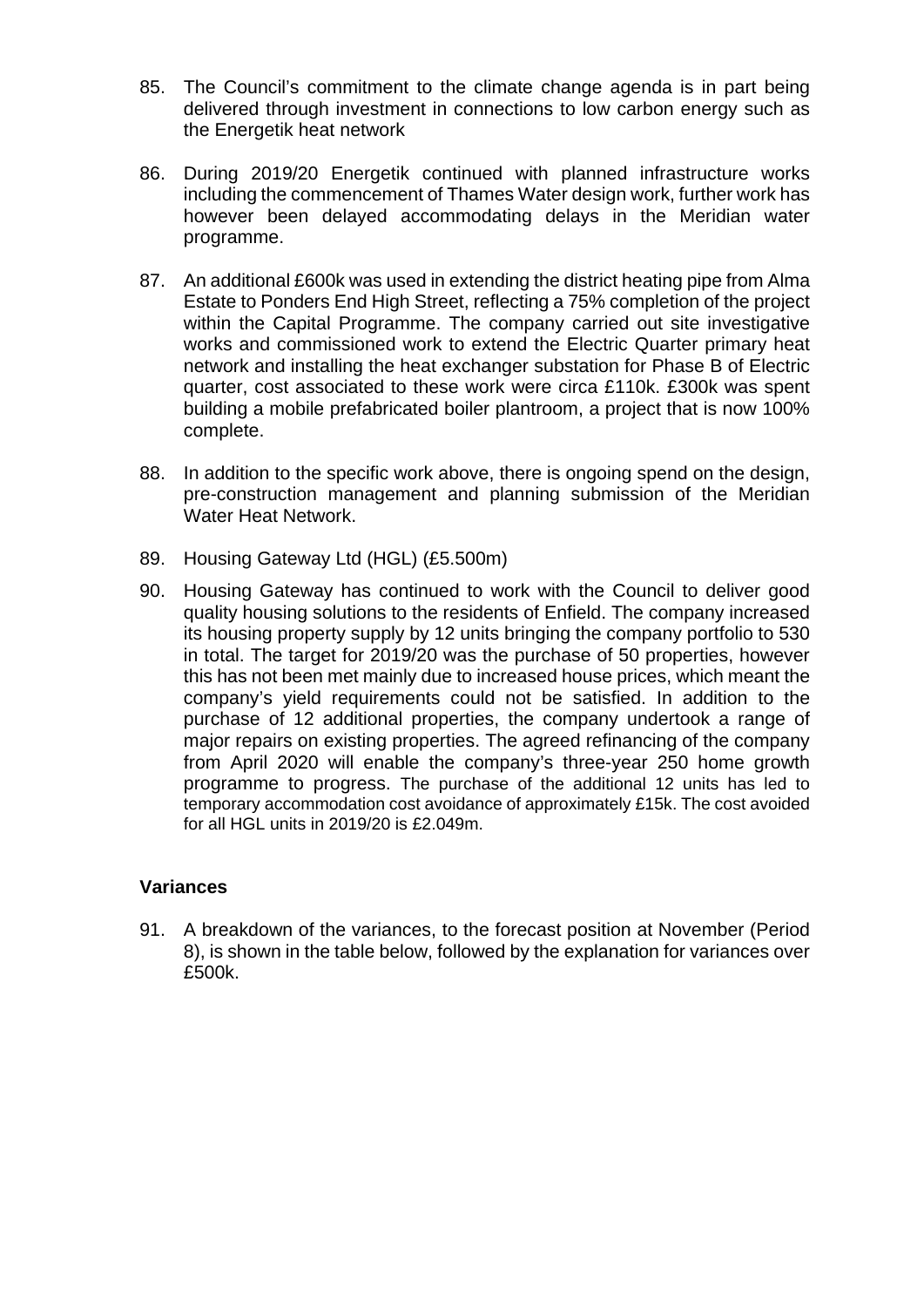| 92. Table 3: Variance Analysis |  |
|--------------------------------|--|
|--------------------------------|--|

| <b>Capital Budget Variations</b>             | <b>Reprofiling</b><br>£'000 | (Under) /<br>Overspend<br>£'000 |
|----------------------------------------------|-----------------------------|---------------------------------|
| Resources:                                   |                             |                                 |
| <b>IT Investment</b>                         | (2,654)                     | 0                               |
| Libraries                                    | 23                          | (124)                           |
| People:                                      |                             |                                 |
| Extra Care Housing: Reardon Court            | 119                         | 0                               |
| Education                                    | (107)                       | 0                               |
| <b>Community Safety</b>                      | 0                           | 70                              |
| Place:                                       |                             |                                 |
| <b>Alley Gating</b>                          | (21)                        | 0                               |
| <b>Flood Alleviation</b>                     | (217)                       | 0                               |
| <b>LED Street Lighting</b>                   | 99                          | 0                               |
| <b>Whittington Road</b>                      | 0                           | 18                              |
| <b>Highways &amp; Street Scene</b>           | (99)                        | 0                               |
| <b>Edmonton Cemetery</b>                     | (374)                       | 0                               |
| Southgate Cemetery                           | (589)                       | 0                               |
| Play Areas                                   | (34)                        | 0                               |
| <b>Tennis Courts Works</b>                   | 23                          | 0                               |
| Changes to Waste & Recycling Collections     | 80                          | 0                               |
| Vehicle Replacement Programme                | 583                         | 0                               |
| <b>Transport for London</b>                  | (680)                       | 0                               |
| Meridian Water                               | (11, 678)                   | 0                               |
| <b>Broomfield House</b>                      | (28)                        | 0                               |
| Corporate Condition Programme (prev.<br>BIP) | (769)                       | 0                               |
| Corporate Property Investment Programme      | (58)                        | 0                               |
| <b>Edmonton Cemetery Chapel Conversion</b>   | 0                           | 40                              |
| <b>Electric Quarter</b>                      | (1,007)                     | 0                               |
| <b>Forty Hall</b>                            | (38)                        | 0                               |
| Genotin Road (Metaswitch)                    | (1, 223)                    | 0                               |
| Montagu Industrial Estate                    | (165)                       | 0                               |
| <b>Town Centre Regeneration</b>              | (166)                       | 0                               |
| Housing Adaptations & Assistance             | 0                           | 209                             |
| <b>Chief Executive:</b>                      |                             |                                 |
| Gentlemen's Row                              | (29)                        | 0                               |
| <b>Companies:</b>                            |                             |                                 |
| Energetik                                    | (316)                       | 0                               |
| <b>Housing Revenue Account:</b>              |                             |                                 |
| Major Works                                  | (8, 338)                    | 194                             |
| <b>Minor Works</b>                           | (324)                       | (698)                           |
| Development Programme                        | (979)                       | 0                               |
| <b>Estate Regeneration</b>                   | (20)                        | 526                             |
| <b>Fire Works</b>                            | (392)                       | (22)                            |
|                                              | (29, 376)                   | 214                             |
| <b>Overall Variance</b>                      |                             | (29,162)                        |

93. IT Investment (-£2,654k)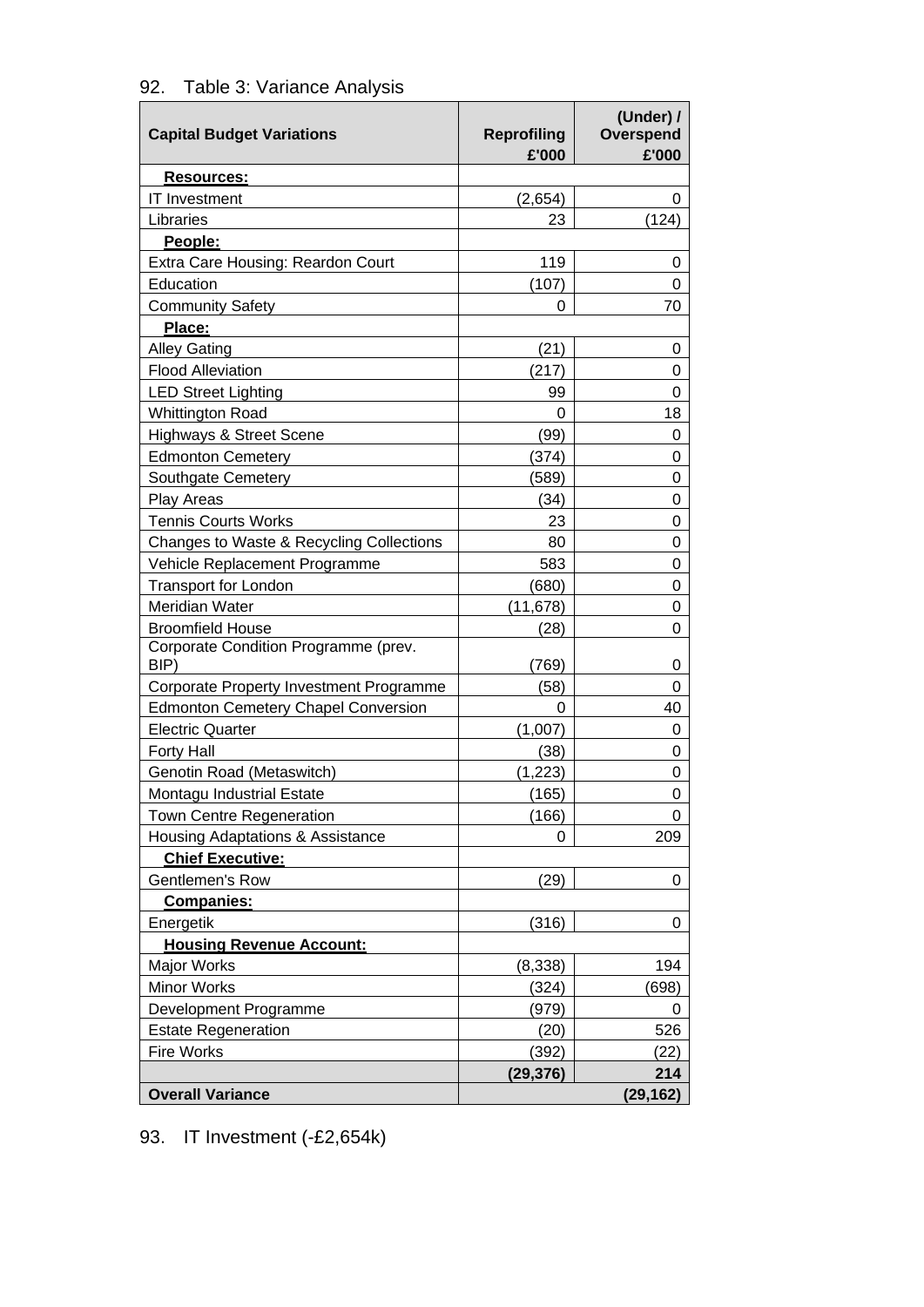- 94. New Device Rollout project has underspent as a result of not undertaking the desktop upgrades yet, this has been intentionally delayed to ensure it aligns with Build the Change programme requirements.
- 95. The Infrastructure programme has underspent, due to delays in delivery of current programme due to both supplier delays and awarding of contracts taking longer than originally expected. In addition, the impact of COVID-19, meant that some of the items ordered delivery is still awaited and that has meant deferring this into 2020/21. It is still expected that the programme will deliver fully.
- 96. The CRM Replacement has underspent, due to the delays in evaluation and awarding of the contract. That meant that initial costs for implementation were not spent. These will need carrying forward into 2020/21.
- 97. SharePoint and new Intranet projects combined have underspent. The Intranet replacement is now complete, but the SharePoint project was put on hold to enable the project to react to changes to as a result of increased remote working once the implications of COVID-19 were better understood.
- 98. Southgate Cemetery (-£589k)
- 99. There were a number of delays due to weather conditions, and design phasing. The project is continuing with Phase 2 in 2020/21 which will see a total of 363 chambers and 24 mausolea constructed. This includes the 95 burial chambers and 24 mausolea completed in 2019/20 as part of phase 1.
- 100. Vehicle Replacement Programme (VRP) (+£583k)
- 101. The spend on VRP in 2019/20 was higher than expected, due to bringing forward 2020/21 planned vehicle replacements to reduce the number of contract hired vehicles. This expenditure was funded through revenue contributions.
- 102. Transport for London (-£680k)
- 103. The initial allocation at beginning of year revised down with TfL by £400k owing to a change of subcontractor on the A1010 North Cycle route Enfield project which resulted in some changes to the programme and therefore level of spend. The predicted spend for the Angel Walk project (the creation of a new walking and cycling route to connect Edmonton Green to Meridian Water) was also revised down by £200k as the works were delayed as a consequence of a requirement for bridge removal on site.
- 104. Meridian Water (-£11,678k)
- 105. Total spend on the Meridian Water project in 2019/20 was £32.775m, which was £11.68m less than originally forecasted. Circa £4.7m of the underspend was deferred to the next financial year after the final quarterly monitoring report. Approximately £2.6m of the deferred amount relates to the land acquisition as discussions with landowners extended beyond the expected deadlines.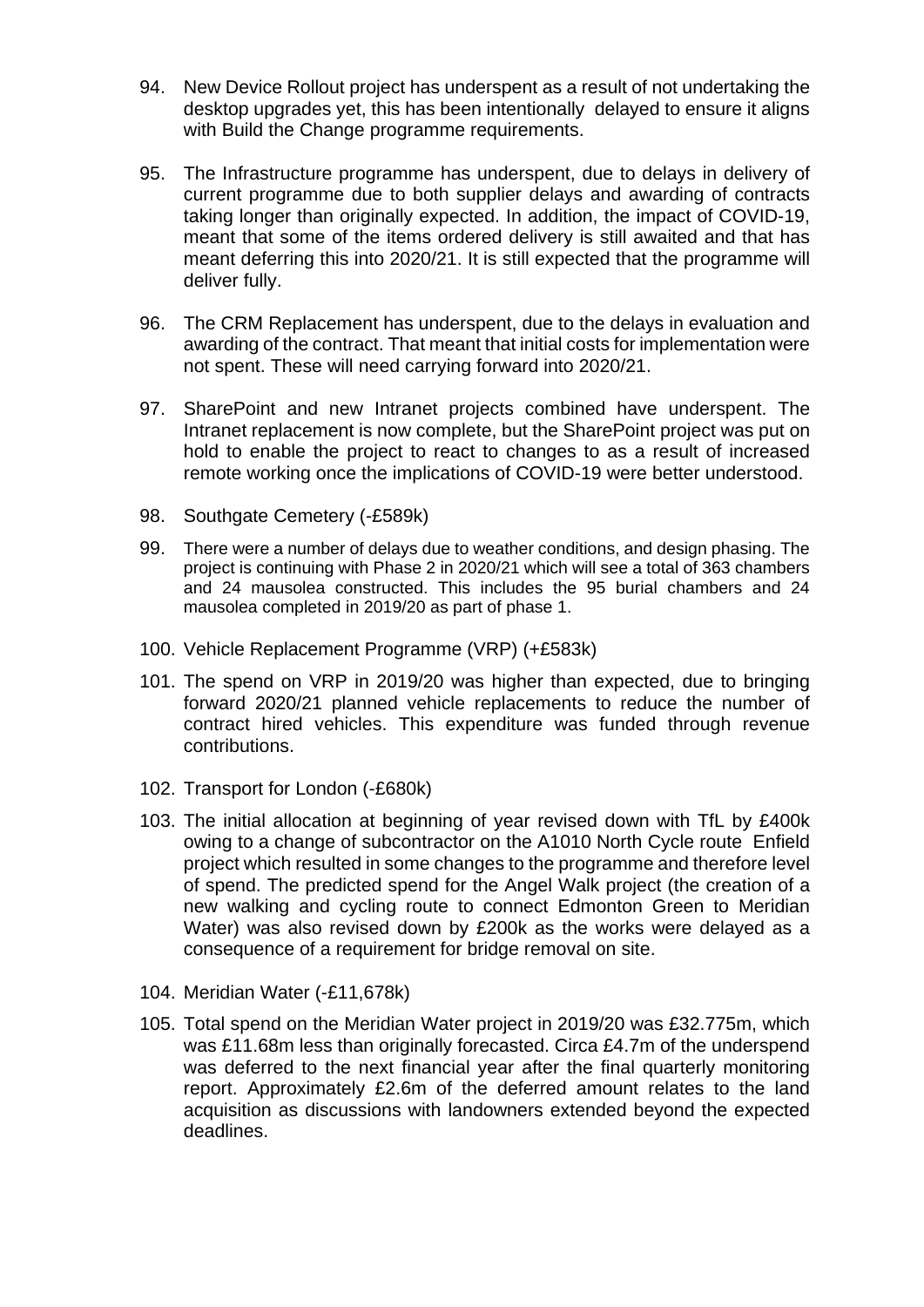- 106. The remaining £6.9m was slippage at the end of the 2019/20 financial year. The delays related to HIF site investigations (£650k), HIF Rail (£780k), Meanwhile Works preparatory works and services (£390k). The 2019/20 budget included £1.74m to cover the full cost of the 3 year security contract. The 'underspend' of £1.1m represents the budget for the remaining value of the contract, that will be utilised in future years. The Phase 2 Delivery Plan and design development and planning budget has been underspent by £740k, while there was also a residual amount left from the Achilles land purchase and Phoenix Wharf clearance, totalling £300k. There was also a significant underspend of over £2.4m against the budget on capitalised interest due to a change in the way interest was apportioned to project.
- 107. Corporate Condition Programme (-£769k)
- 108. The replacement Barn at Beech Barn Farm was completed in May 2020 following a delayed start on site, resulting in £382k being carried over into 2020/21, but now spent. Fire audit works including sprinklers at Millfield House and Forty Hall cost £80k lower than estimated. Window replacements in D Block at the Civic Centre were delayed due to the block being locally listed. Consent has now been secured enabling works to progress. Other works had to be deferred to 2020/21, including £434k allocated to the reroofing of the Civic centre B block.
- 109. Electric Quarter (-£1,007k)
- 110. Not all of the Compulsory Purchase Order claims have been settled. A payment of 90% of the Property Cost Estimate (PCE) has been made in all cases, however, by their nature PCEs are conservative and therefore a substantial contingency has been set aside to cover those claims where further investigation/analysis is required. It is anticipated that all claims will be settled in 2020/21 apart from one substantial claim which may need to go to a tribunal.
- 111. Genotin Road (-£1,223k)
- 112. Works are approximately 11 weeks behind programme; owing to the combination of a delay in approval for Basic Asset Protection Agreement with Network Rail and adverse weather - rain and high winds that prevented the upper frame/roof slabs being poured. The building is scheduled to open in December 2020.
- 113. HRA (-£10,052k) Explained in paragraph 144 onwards.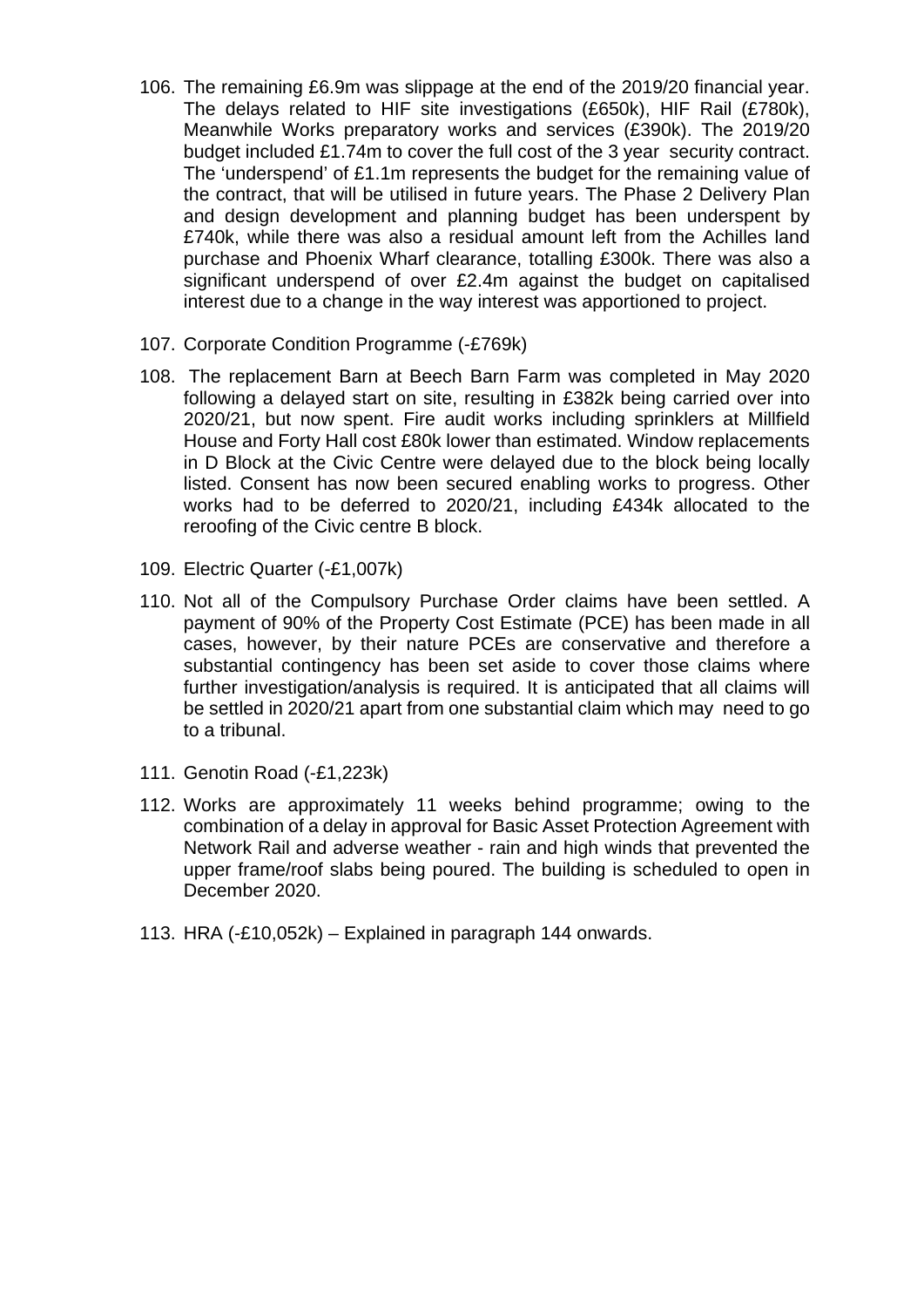## **Housing Revenue Account (HRA)**

|  |  |  |  | 114. Table 4: HRA Capital Outturn |
|--|--|--|--|-----------------------------------|
|--|--|--|--|-----------------------------------|

| <b>Approved Capital</b><br>Programme | 2019/20<br>(Nov)<br><b>Budget</b> | 2019/20<br><b>Budget</b><br>Adjustm<br>ents | 209/20<br><b>Revised</b><br><b>Budget</b> | 2019/20<br><b>Outturn</b> | Variance  | Re-<br>profiling<br>$(Cfwd)$ /<br><b>Bfwd</b> | (Under) /<br>Overspe<br>nd |
|--------------------------------------|-----------------------------------|---------------------------------------------|-------------------------------------------|---------------------------|-----------|-----------------------------------------------|----------------------------|
|                                      | £'000                             | £'000                                       | £'000                                     | £'000                     | £'000     | £'000                                         | £'000                      |
| <b>HOUSING REVENUE ACCOUNT</b>       |                                   |                                             |                                           |                           |           |                                               |                            |
| Major Works - Various                | 7,333                             | 1,054                                       | 8,387                                     | 5,334                     | (3,054)   | (3, 418)                                      | 364                        |
| <b>Decent Homes</b>                  | 5,150                             | (862)                                       | 4,288                                     | 767                       | (3,521)   | (3, 259)                                      | (262)                      |
| <b>Cambridge Road West</b>           | 500                               | 0                                           | 500                                       | 16                        | (484)     | (484)                                         | 0                          |
| Lytchet Way                          | 1,400                             | $\mathbf 0$                                 | 1,400                                     | 1,408                     | 8         | $\mathbf 0$                                   | 8                          |
| New Southgate                        | 2,700                             | $\mathbf 0$                                 | 2,700                                     | 1,936                     | (764)     | (764)                                         | $\pmb{0}$                  |
| <b>Upper Edmonton</b>                | 500                               | $\mathbf 0$                                 | 500                                       | 87                        | (413)     | (413)                                         | $\overline{0}$             |
| <b>Waltham Cross</b>                 | 1,500                             | $\overline{0}$                              | 1,500                                     | 1,584                     | 84        | $\Omega$                                      | 84                         |
| <b>Total Major Works</b>             | 19,083                            | 192                                         | 19,275                                    | 11,132                    | (8, 144)  | (8, 338)                                      | 194                        |
| <b>Minor Works</b>                   | 3,467                             | (1,080)                                     | 2,387                                     | 2,190                     | (196)     | (324)                                         | 127                        |
| Aids & Adaptations                   | 750                               | $\Omega$                                    | 750                                       | 414                       | (336)     | 0                                             | (336)                      |
| <b>Structural Repairs</b>            | 600                               | $\overline{0}$                              | 600                                       | 111                       | (489)     | $\overline{0}$                                | (489)                      |
| <b>Total Minor Works</b>             | 4,817                             | (1,080)                                     | 3,737                                     | 2,715                     | (1,021)   | (324)                                         | (698)                      |
| Development Programme                | 9,749                             | (2,991)                                     | 6,758                                     | 12,679                    | 5921      | 5,815                                         | 106                        |
| <b>Bury Street</b>                   | 15,228                            | 0                                           | 15,228                                    | 736                       | (14, 492) | (14, 492)                                     | 0                          |
| <b>Electric Quarter</b>              | 6,683                             | $\mathbf 0$                                 | 6,683                                     | 14,381                    | 7,698     | 7,698                                         | $\mathbf 0$                |
| <b>Property Purchases</b>            | 20,000                            | 2,991                                       | 22,991                                    | 22,991                    | 0         | $\Omega$                                      | $\mathbf 0$                |
| <b>Total Development Prog.</b>       | 51,660                            | $\mathbf 0$                                 | 51,660                                    | 50,787                    | (873)     | (979)                                         | 106                        |
| <b>Estate Regeneration</b>           | 1,569                             | $\pmb{0}$                                   | 1,569                                     | 1,096                     | (474)     | (903)                                         | 429                        |
| <b>Alma Towers</b>                   | 9,715                             | $\mathbf 0$                                 | 9,715                                     | 11,077                    | 1,362     | 1,362                                         | $\mathbf 0$                |
| Ladderswood                          | 250                               | $\mathbf 0$                                 | 250                                       | 241                       | (9)       | 0                                             | (9)                        |
| New Avenue                           | 2,615                             | $\pmb{0}$                                   | 2,615                                     | 2,159                     | (456)     | (456)                                         |                            |
| Small Sites 1                        | 4,956                             | $\pmb{0}$                                   | 4,956                                     | 4,933                     | (23)      | (23)                                          | 0                          |
| <b>Total Estate Regeneration</b>     | 19,105                            | $\mathbf 0$                                 | 19,105                                    | 19,506                    | 400       | (20)                                          | 420                        |
| <b>Fire Works</b>                    | 2,400                             | $\mathbf 0$                                 | 2,400                                     | 1,986                     | (414)     | (392)                                         | (22)                       |
| <b>Total HRA</b>                     | 97,066                            | (888)                                       | 96,178                                    | 86,126                    | (10, 052) | (10, 052)                                     | $\pmb{0}$                  |

115. The net budget adjustment of £888,000 represents right to buy receipts that have been granted to a Registered Provider to build 9 affordable additional units in the borough in return for 100% nomination rights.

#### **HRA Project Outcomes**

- 116. Major Works (£11,132k)
- 117. The contracts have now been procured and work has commenced to deliver a three year programme of decency led works, including the replacement of kitchen and bathrooms and aged electrical installations for circa 1,800 homes.
- 118. The Exeter Road water mains renewal project is now complete. This work has resolved issues to do with partial loss of water supply, provided adequate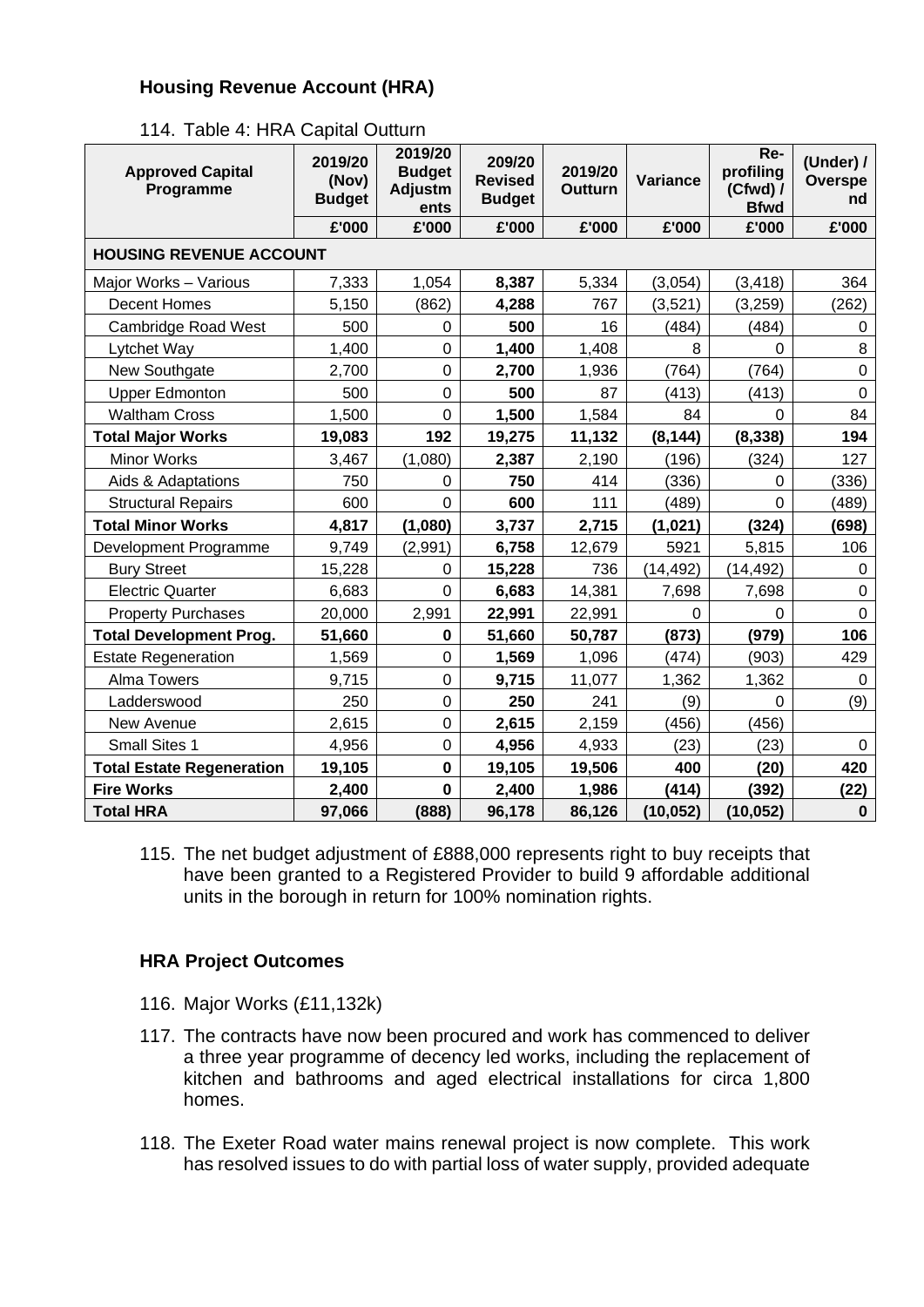water pressure to all high rise blocks of flats and provided newly installed independent service to each block with isolation valves and access points.

- 119. The Lychet Way major works project comprising of bathroom, kitchen and window renewal and roof repairs is now complete. These works commenced in 2016 and have improved 440 properties across the estate.
- 120. The New Southgate scheme comprises of external enveloping and communal works to 30 blocks, this included mechanical and engineering items and the upgrade of the incoming mains carried out by UKPN to 16 of these blocks. These works are complete, but it has been necessary to add additional work items to meet statutory compliance. These works include asbestos removal, gas surveys and other health and safety works.
- 121. The improvement to Waltham Cross houses consists of decent homes works to 71 street properties. The works completed in 2019/20 and included roofing, window, kitchen and bathroom renewals and rewiring.
- 122. Minor Works (£2,715k)
- 123. A term contract for the delivery of aids and adaptions has now been let, delivering high priority adaptations for 45 vulnerable residents. A further 270 adaptations are programmed to be delivered over the 2020/21 capital year.
- 124. A programme of estate improvement works across the Borough has continued across the stock, driven by resident consultation via the Customer Voice, targeting environmental improvements, anti-social behaviour and enabling better waste management.
- 125. Fire Works/Building Safety (£1,986k)
- 126. Works to remove HPL cladding and re-clad Bliss and Purcell Houses have been completed and Phase-2 works (internal refurbishment, including decency works) are now due to commence on site.
- 127. Works to remove HPL cladding from Walbrook House and interim fire safety works have been completed. Phase-2 recladding and a deep retrofit programme addressing safety, sustainability and decency are currently being procured via a construction management appointment.
- 128. Works to reclad 8 blocks at Kettering Road and Exeter Road and install ground source heat pumps have been completed. Phase-2 internal refurbishment works are due to commence in during 2020/21.
- 129. Channel Islands (4 blocks) project works which include internal building safety works (upgrade of passive and active systems) and replacement of mechanical services have been delayed. The project was out to tender at the beginning of March, however due to lockdown bidders requested an extension as site surveys could not be completed to inform pricing. Works are due to commence in September
- 130. Brittany House (sheltered) works are the same as above, inclusive of the installation of a sprinkler system. The project was delayed late last year due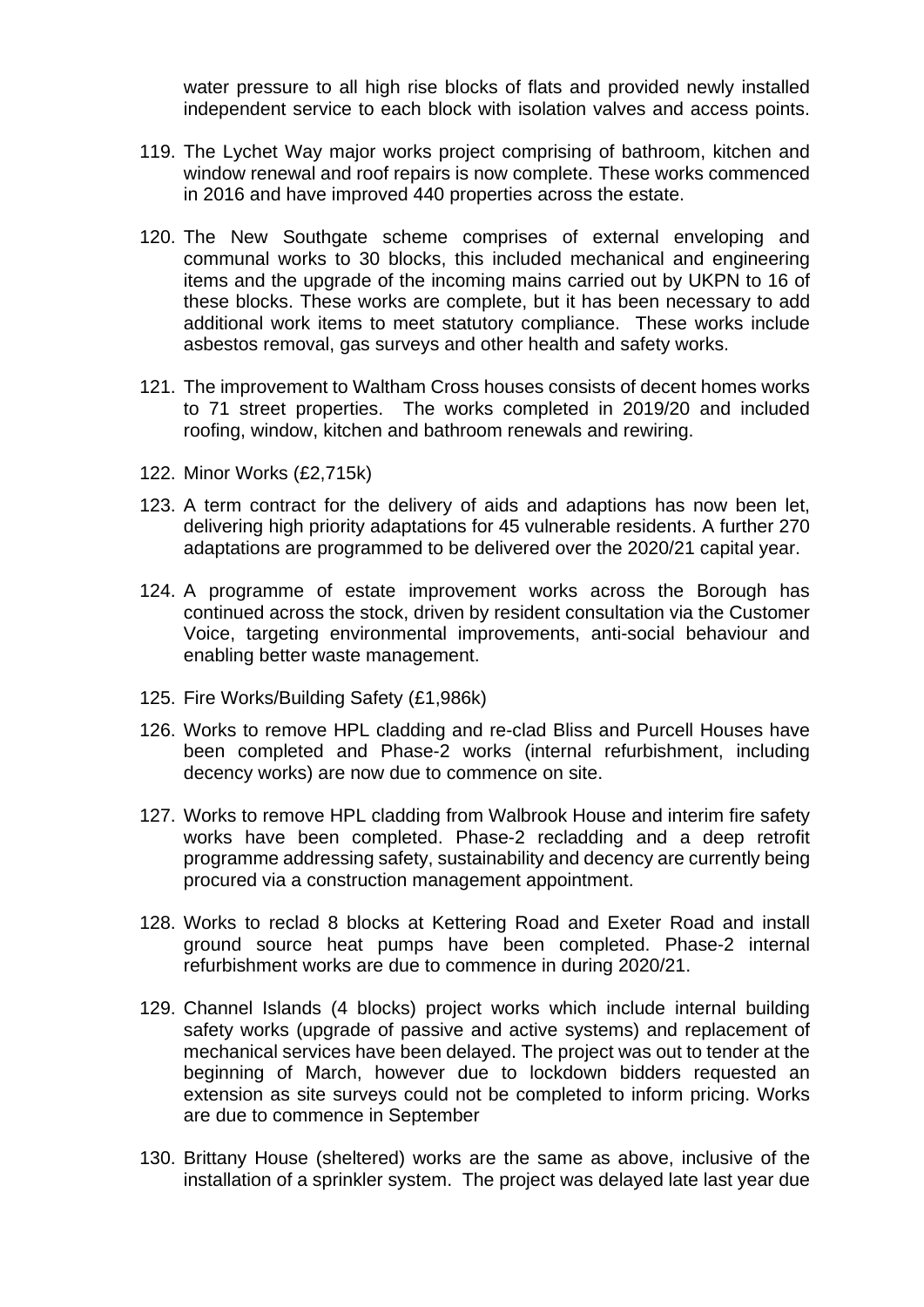to the need to rescope part of the project following a resident consultation exercise and the additional need to access homes to complete drawings to complete the sprinkler design package. The project was due to go to tender in early March, however, has been further delayed as residents are in lockdown . Works are due to commence in January.

- 131. A Borough wide door replacement programme has also now been procured, with works commencing on site in June which will replace circa 8,000 over the three year term, representing a £12m investment across the stock.
- 132. A further 5 packages of building safety led works, totally a £15m investment is in procurement for the 2020/21 capital year, ensuring the Council continues to deliver safe homes for the future.
- 133. Development Programme (£50,787k)
- 134. Over the next 10 years, the Council housing programme aims to build or facilitate over 3,800 homes, of which 3,500 will be affordable, through a variety of strategies. The progress made during 2019/20 is set out in paragraphs 132-137 below
- 135. Gatward Green: Secured start on site of 12 new homes and met the GLA grant funding target – £420k of which £210k has been paid through the execution of the contract documents and start on site.
- 136. Newstead: Secured start on site of 22 homes and met the GLA grant funding target – £600k of which £300k has been paid through the execution of the contract documents and start on site.
- 137. Bury Street: Secured start on site of 50 homes and met the GLA grant funding target – £2.5m of which £1.25m has been paid through the execution of the contract documents and start on site.
- 138. Bullsmoor Lane: Purchased land with planning consent for 27 units. The scheme will be redesigned to achieve 30-32 units and reduce build costs. This will be taken forward as part of the 2020/21 development programme.
- 139. Electric Quarter: Entered into agreement to purchase 75 previously private units, of which 11 have been handed over. £1.14m GLA grant funding was claimed and paid, of which half was paid on completion of initial tranche.
- 140. Acquisitions: Purchases of approximately 70 street properties that have been let at London Affordable rents. Each of these purchases was within the HRA parameters.
- 141. Estate Regeneration (£19,506k)
- 142. Investment in estate renewal projects provides existing residents with high quality new homes. When viable and reflecting priority housing needs, consideration is given to increasing the number of affordable housing. Paragraphs 140 – 144 detail the 2019/20 outputs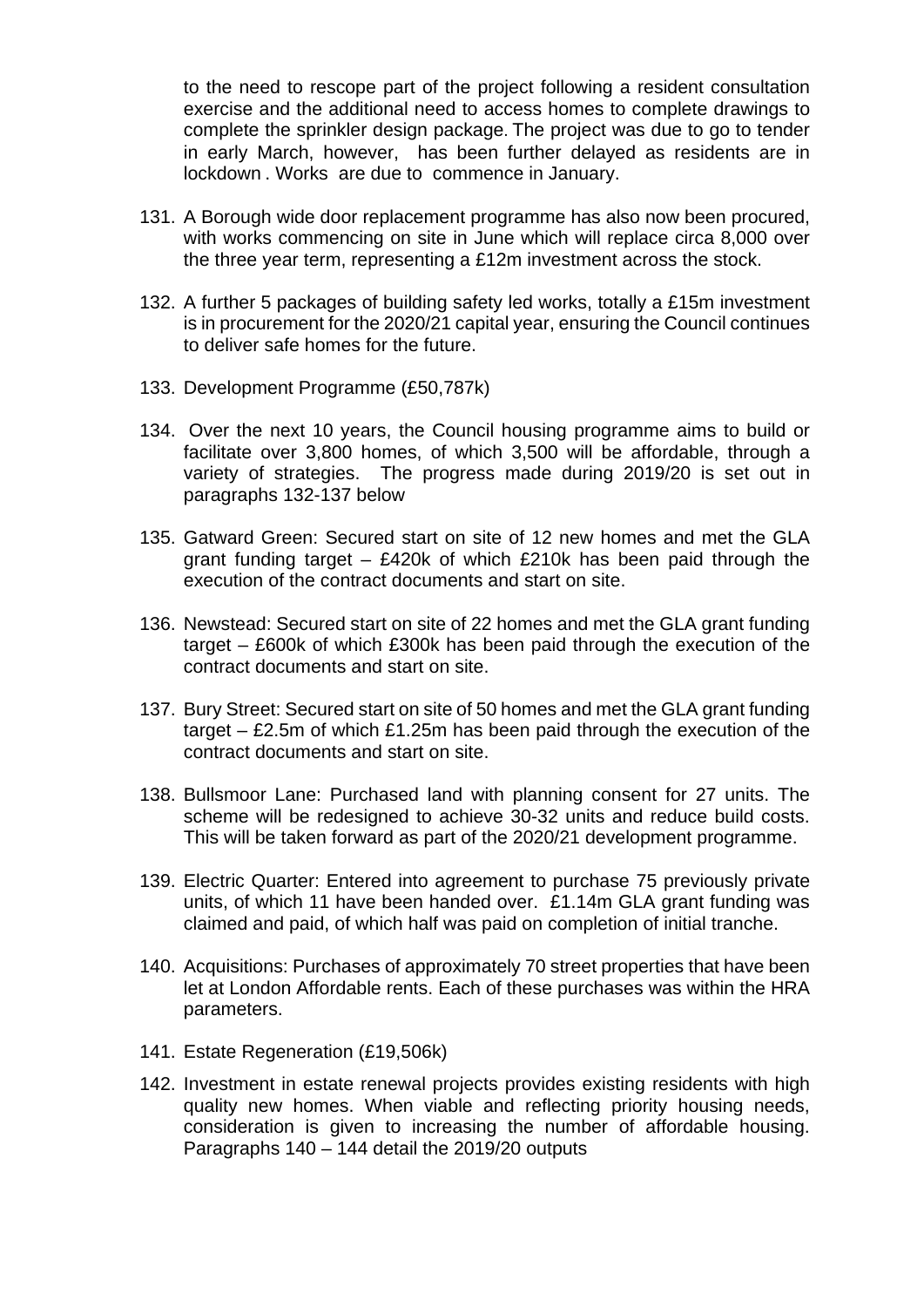- 143. Ladderswood The completion of the hotel and commercial units was delayed until 2020/21 due to complicated lease structures relating to a thirdparty company and the change from a solely industrial site to one of mixed tenure. Delivery of phases 2 and 3 continued, alongside discussions for a potential optimisation of the scheme for phases 4, 5 and 6 subject to a viable business case.
- 144. Alma Phase 1 completed, delivering 228 homes, of which 97 are Council owned. The 97 homes provided new homes for existing residents on the Alma estate, resulting in vacant possession of two failing tower blocks, which will now be demolished for the next phase of the development. 25 buybacks of leaseholder properties were also completed on the estate.
- 145. New Avenue the CPO purchase of 9 properties completed in the year to enable vacant possession of blocks to be demolished in the next phases. This will enable phases 2 and 3 of the regeneration project to take place, delivering 281 homes, of which 87 will be affordable. The CPO was completed successfully, with seven residents remaining under licence ahead of a shared equity purchase in the new development. Agreement has now been reached between valuers where disputes had been lodged and we do not envisage any problem gaining vacant possession.
- 146. Small Sites 1 completed 73 dwellings, 56 of which are for affordable housing. Agreement was reached with Kier over a deed of surrender that sees Kier honour their defects commitment but saves the Council £246k. In February 2020 North London Muslim Association purchased 21 properties (13 London Affordable Rent, 8 London Living Rent) across three sites, with negotiations still underway for the disposal of 4 shared ownership units. At Jasper Close (wholly owned by the Council) 4 family homes and 4 wheelchair homes have been let ,at London Affordable Rent. The Council has 10 remaining homes currently being marketed at Shared Ownership/equity. However, due to COVID-19 and concerns about affordability, this is being reviewed for a potential switch to London Affordable Rent, if the financial case can be made.
- 147. Joyce & Snells approval was granted to hold a ballot on the regeneration of the estate and an associated budget awarded. This budget takes the project through to planning, with any costs incurred ahead of ballots being at risk. Given that a ballot will only be held when there is adequate confidence that a yes vote will be obtained, the risk of these costs being abortive is relatively low. Despite COVID-19, the ballot is still intended to be held in 2020/21 once the overall viability of the project is ascertained, for the scheme being presented and residents are in favour of it.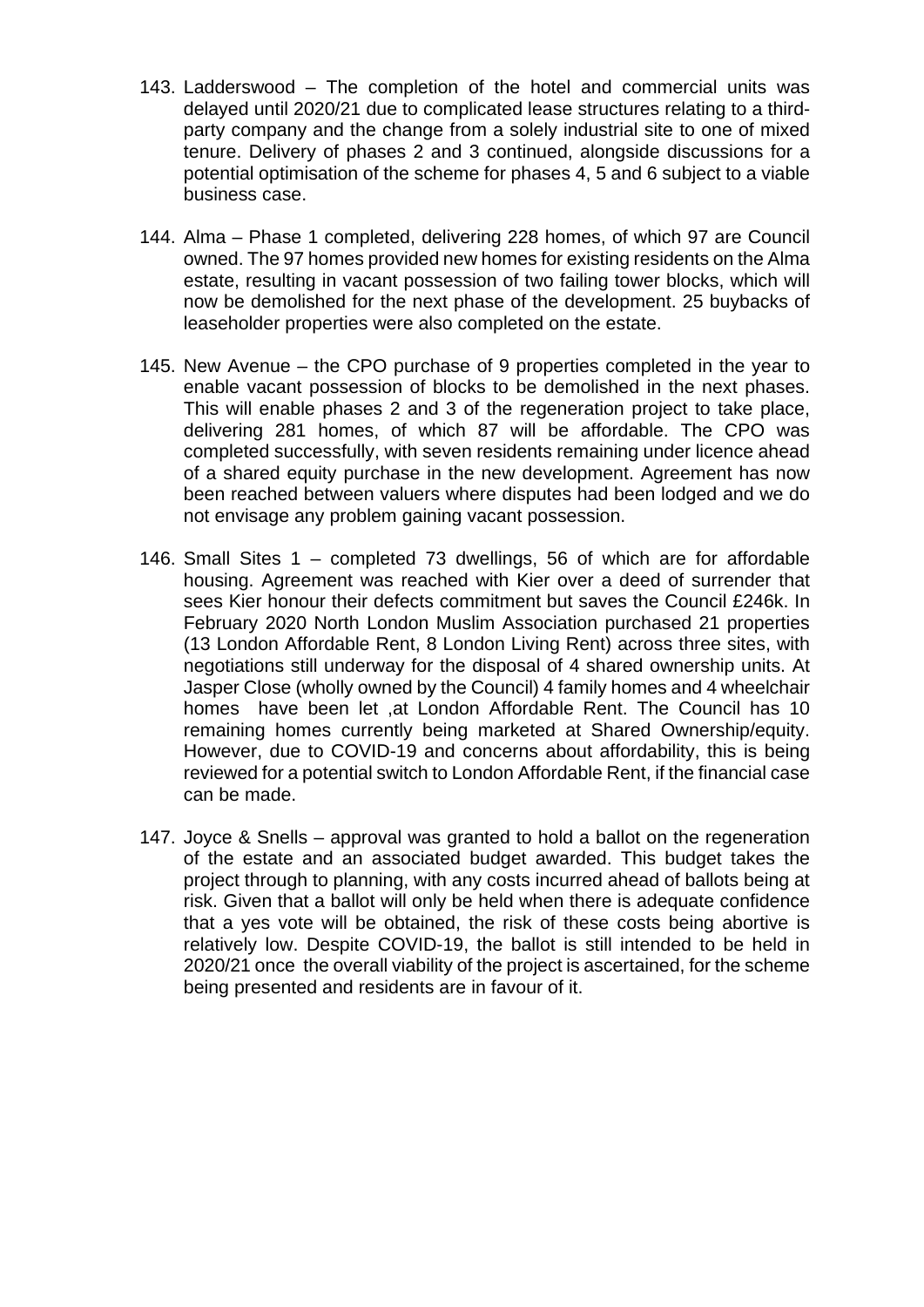### **HRA Variance Analysis**

148. A breakdown of the variances is shown in the table below, followed by the explanation for variances over £500k.

| <b>Capital Budget Variations</b> | <b>Reprofiling</b><br>£'000 | (Under) $/$<br>Overspend<br>£'000 |
|----------------------------------|-----------------------------|-----------------------------------|
| <b>Housing Revenue Account:</b>  |                             |                                   |
| <b>Major Works</b>               | (8,338)                     | 194                               |
| <b>Minor Works</b>               | (324)                       | (698)                             |
| Development Programme            | (979                        | 106                               |
| <b>Estate Regeneration</b>       | 20'                         | 420                               |
| <b>Fire Works</b>                | (392)                       | 22)                               |
| <b>Total</b>                     | (10, 053)                   |                                   |
| <b>Overall Variance</b>          |                             |                                   |

149. Table 5: Variance Analysis for HRA

- 150. Major Works (-£8,338k)
- 151. The Borough wide decent homes programme was due to start in 2019, however due to the detailed procurement process to ensure service and contract delivery, these projects have been delayed. The programme including, electrical works, heating and insulation works, and replacement kitchen and bathrooms didn't commence until the end of the financial year. Term contracts have now been procured to deliver a three-year programme of decency led works. The remaining budget of £5.8m has been re-profiled into 2020/21 to continue to deliver this programme
- 152. The main contractor for the Brimsdown Pod replacement went into administration, The procurement of a new contractor has now been finalised and works will restart and eh remaining budget of £865k will be spent during 2020/21
- 153. The new Southgate project consists of both external and communal area works to 24 blocks within the Borough. Works have been progressing well but have experienced delays due to Network Rail and UKPN approvals. These works included pitched and flat roof conversions, which have seen delays due to current drainage being insufficient. Additional improvements will be completed in 2020/21
- 154. Minor Works (-£324k)
- 155. The water safety programme will see the replacement of cold-water storage tanks. This project started at the beginning of 2020 but was put on hold due to lockdown restrictions.it will restart during 2020/21.
- 156. Fire Works (-£392k)
- 157. Fire Precaution Works at Bliss and Purcell were delivered for less than originally budgeted, producing a saving. This assisted in mitigating the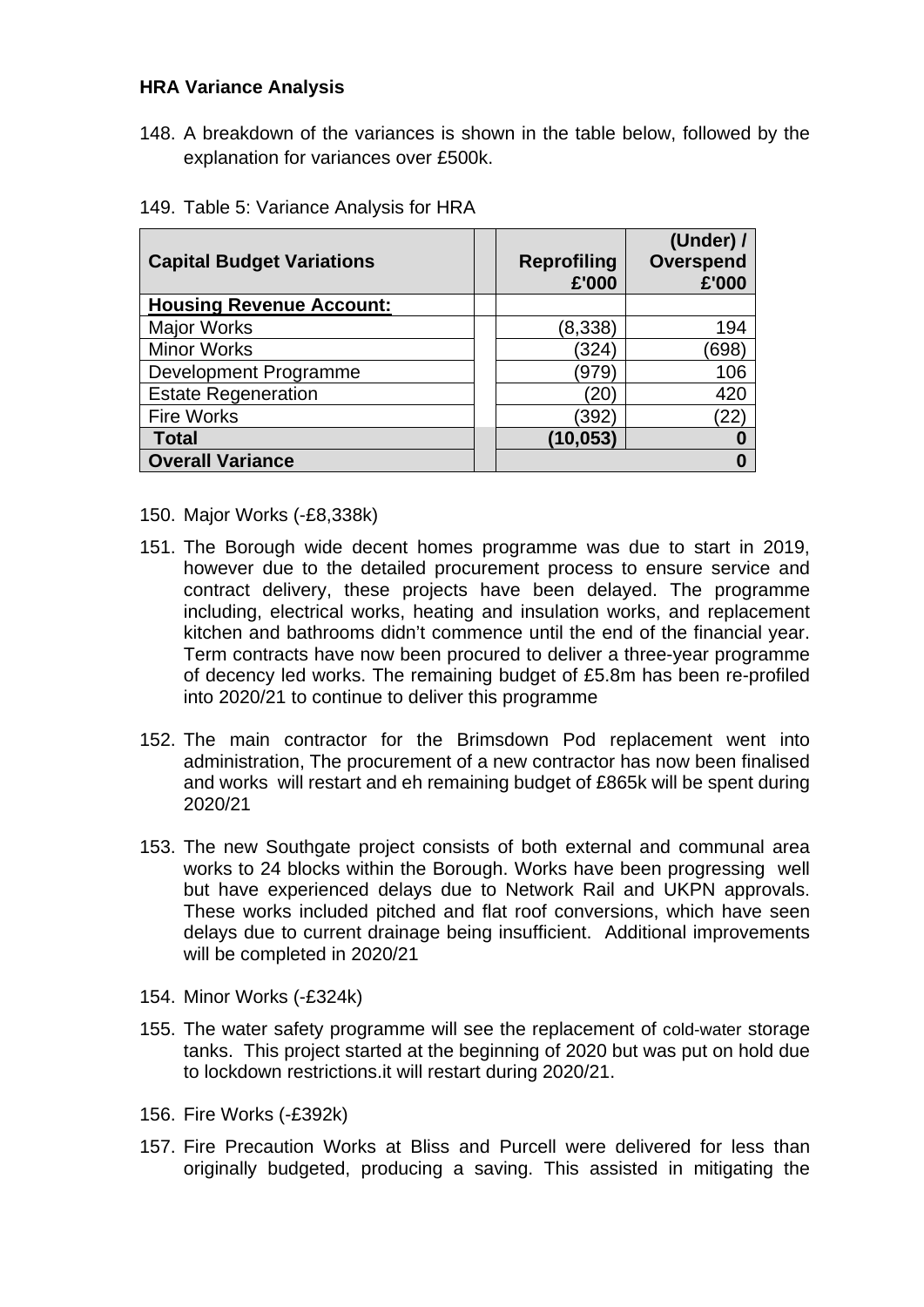unforeseen costs arising for the need to provide waking watch services at Walbrook House, during the phase 1 declad work.

- 158. Development Programme (-£979k)
- 159. The overall programme for 2019/20 totals £51,660k; of which £979k has been re-profiled into 2020/21 for the reasons outlined below:
- 160. Upton/Raynham: This scheme forms part of the Building Council Homes for Londoners 2020/21 programme. The current proposal will deliver 150 new homes. Initial costs have been incurred through the procurement of architects and surveys to ascertain the feasibility of undertaking the project. Programme slippage has been largely due to design development issues, which are being worked through. Expected costs in 2020/21 include further design development and planning submission in Q2, contractor procurement and acquisition of Beck House in Q3 and start on site in Q4.
- 161. Bullsmoor Lane: This scheme forms part of the Building Council Homes for Londoners 2020/21 programme. The current proposal will deliver 30 new homes, which is a variation from its current planning consent for 27 units. The land purchase completed in Q4 2019/20. Programme slippage has been largely due to design development issues, which are being worked through. Anticipated costs in 2020/21 include further design development and planning submission in Q2, contractor procurement and acquisition of Beck House in Q3 and start on site in Q4.
- 162. Bury Street: This scheme forms part of the Building Council Homes for Londoners 2019/20 programme and will deliver 50 new homes. The build contract, which had been profiled to complete earlier in the year, was only awarded in March 2020, following a procurement exercise. The budget has been re-profiled to 2020/21.
- 163. Electric Quarter: A contract is in place to purchase 75 of the homes, bringing the level of affordable homes on the scheme to over 47%. 11 homes have been completed so far. The spend has been rep-profiled to reflect the agreed payment terms - £14.4m spent in 2019/20, £5.7m due in 2020/21 and £6.7m in 2021/22.
- 164. The New Avenue budget mostly comprises of consultants' fees and there has been an underspend on this due to less use of consultants than expected for the management of the construction of the affordable housing in Phase-1 – (86 affordable properties out of 127 Phase-1 properties in total) nearing completion but delayed by the virus.
- 165. Small Sites 1 small underspend due to successful negotiation on delay costs with the contractor.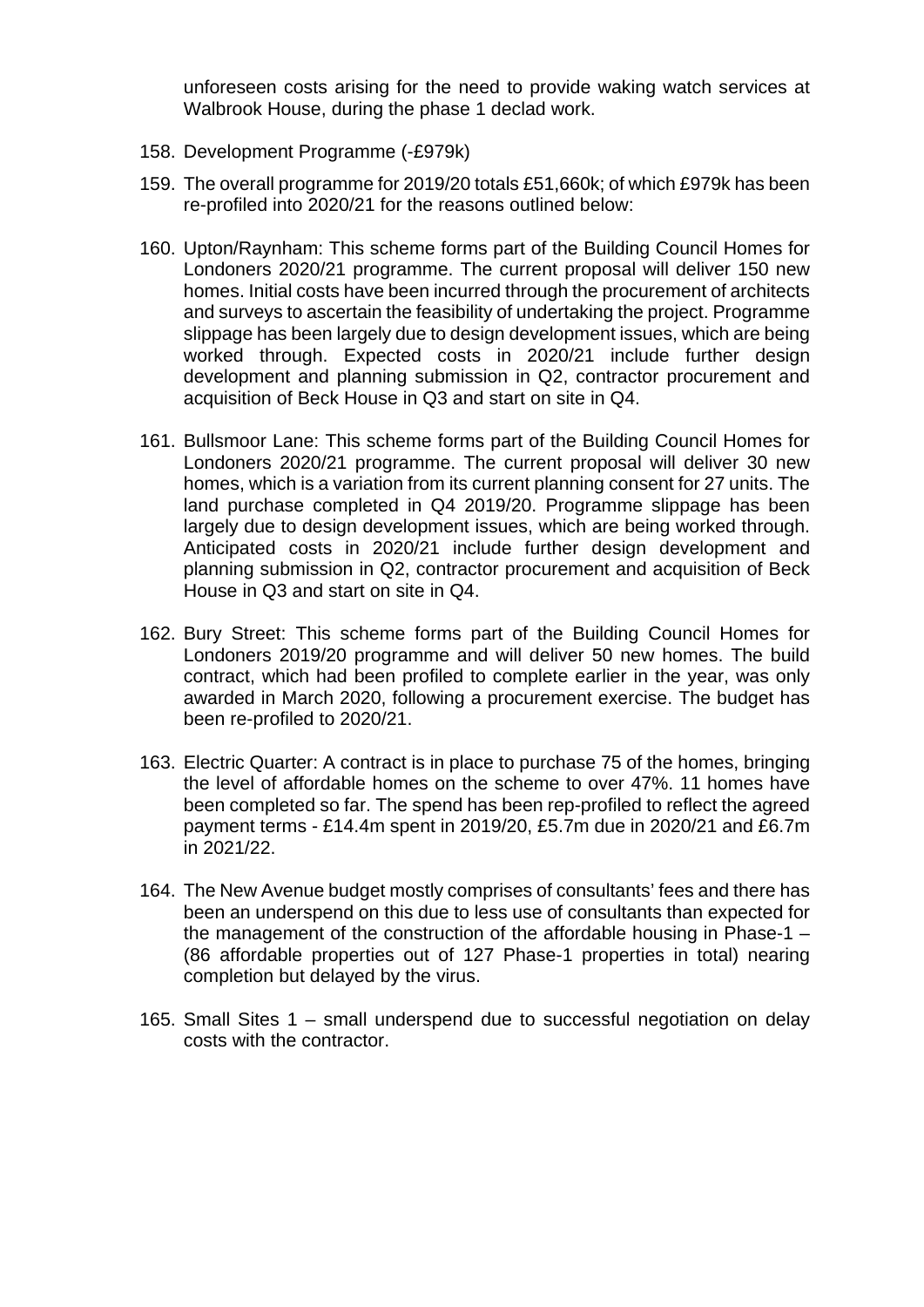# **Financing - HRA Capital Programme**

| <b>Approved Capital Programme</b>         | <b>Borrowing</b> | Grants &<br><b>Contributio</b><br>ns | <b>Capital</b><br><b>Receipts</b> | <b>Earmarked</b><br><b>Reserves</b> | <b>Total</b><br><b>Funding</b> |
|-------------------------------------------|------------------|--------------------------------------|-----------------------------------|-------------------------------------|--------------------------------|
|                                           | £'000            | £'000                                | £'000                             | £'000                               | £'000                          |
| <b>Housing &amp; Regeneration</b>         |                  |                                      |                                   |                                     |                                |
| Housing Enabling                          | 0                | 0                                    | 888                               | $\Omega$                            | 888                            |
| <b>HOUSING REVENUE ACCOUNT</b>            |                  |                                      |                                   |                                     |                                |
| Major Works                               | 5,334            | 0                                    | 0                                 | 0                                   | 5,334                          |
| Major Works: Borough Wide Decent Homes    | 767              | 0                                    | 0                                 | 0                                   | 767                            |
| Major Works: Cambridge Road West          | 16               | 0                                    | 0                                 | 0                                   | 16                             |
| Major Works: Lytchet Way                  | 1,408            | 0                                    | 0                                 | 0                                   | 1,408                          |
| Major Works: New Southgate                | 1,936            | 0                                    | 0                                 | 0                                   | 1,936                          |
| Major Works: Upper Edmonton               | 87               | 0                                    | 0                                 | 0                                   | 87                             |
| Major Works: Waltham Cross                | 1,584            | 0                                    | 0                                 | 0                                   | 1,584                          |
| <b>Minor Works</b>                        | 2,190            | 0                                    | 0                                 | 0                                   | 2,190                          |
| Minor Works: Aids & Adaptations           | 414              | 0                                    | 0                                 | 0                                   | 414                            |
| Minor Works: Structural Repairs           | 111              | 0                                    | 0                                 | 0                                   | 111                            |
| Development Programme                     | 4,074            | 7,665                                | 517                               | 0                                   | 12,256                         |
| Development Programme: Bury Street        | 736              | 0                                    | $\Omega$                          | 0                                   | 736                            |
| Development Programme: Electric Quarter   | 7,602            | 2,561                                | 4,218                             | 0                                   | 14,381                         |
| Development Programme: Property Purchases | 16,094           | 0                                    | 6,897                             | 0                                   | 22,992                         |
| <b>Estate Regeneration</b>                | $\Omega$         | $\Omega$                             | 1,518                             | $\Omega$                            | 1,518                          |
| <b>Estate Regeneration: Alma Towers</b>   | 468              | 1,698                                | 1,601                             | 7,310                               | 11,077                         |
| <b>Estate Regeneration: Ladderswood</b>   | 0                | 241                                  | 0                                 | $\Omega$                            | 241                            |
| <b>Estate Regeneration: New Avenue</b>    | 208              | $\Omega$                             | 25                                | 1,926                               | 2,159                          |
| <b>Estate Regeneration: Small Sites 1</b> | 268              | 976                                  | 3,689                             | 0                                   | 4,933                          |
| <b>Fire Works</b>                         | 703              | 0                                    | <sup>0</sup>                      | 1,283                               | 1,986                          |
| <b>Total HRA</b>                          | 44,000           | 13,141                               | 18,466                            | 10,519                              | 86,126                         |

166. Table 6: Financing of the HRA Capital Outturn

# **Financing - General Fund**

167. The capital expenditure was financed as set out in the below table.

| TOO. TADI <del>C</del> 7. SOUTCES OF FUITURING |                     |                  |                |  |  |  |  |
|------------------------------------------------|---------------------|------------------|----------------|--|--|--|--|
| <b>Sources of financing</b>                    | <b>General Fund</b> | <b>Companies</b> | <b>HRA</b>     |  |  |  |  |
|                                                | £'000               | £'000            | £'000          |  |  |  |  |
| <b>Borrowing</b>                               | 61,901              |                  | 44,000         |  |  |  |  |
| Borrowing funded by Deferred Capital Receipts  | 0                   | 8,244            | $\overline{0}$ |  |  |  |  |
| <b>Capital Grant &amp; Contributions</b>       | 25,858              |                  | 13,141         |  |  |  |  |
| <b>Capital Receipts</b>                        | 2,509               |                  | 18,466         |  |  |  |  |
| <b>Earmarked and Capital Reserves</b>          | 468                 |                  | 10,519         |  |  |  |  |
| <b>Revenue Contribution</b>                    | 1,204               |                  | 0              |  |  |  |  |
| <b>Totals</b>                                  | 91,940              | 8,244            | 86,126         |  |  |  |  |
| 186,309<br><b>Total Capital Financing</b>      |                     |                  |                |  |  |  |  |

168. Table 7: Sources of Funding

169. External borrowing is used by the Council to finance a portion of the Capital Programme. Further information is included in the Treasury Management Outturn Report also on this Cabinet meeting agenda.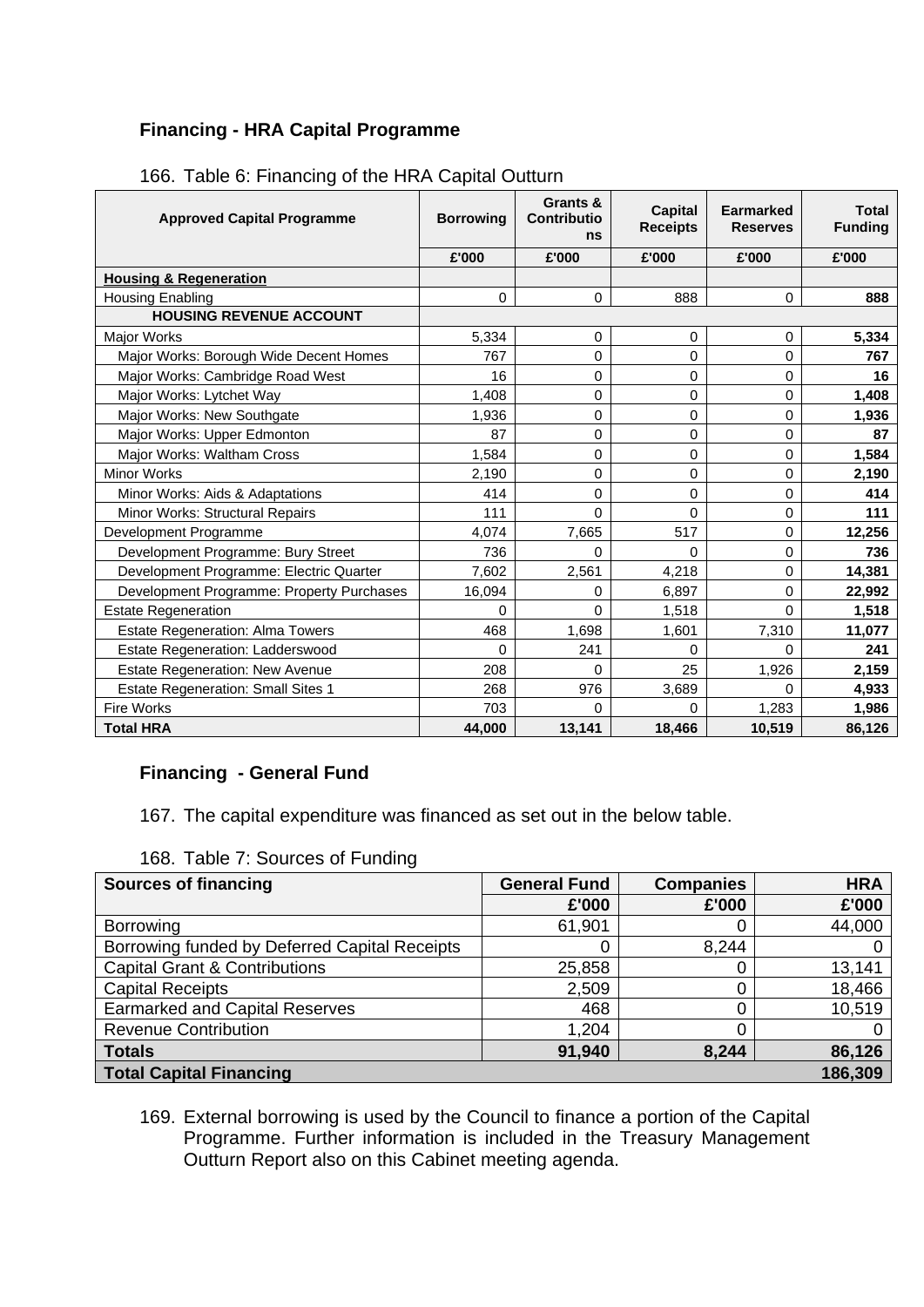170. The 2020/21 Quarter 1 (June) Monitoring report in the new financial year will include details of reprofiling from 2019/20. The latest 2020/21 programme, including any additions to the programme since February 2020 (the approval of the 10-year Capital programme and Strategy Report), will be reviewed as part of the annual budget process to ensure all schemes are affordable with the Medium Term Financial Plan and meet corporate priorities.

### **Main Considerations for the Council**

171. To note the project outputs and capital investment across the capital programme

#### **Safeguarding Implications**

172. Not relevant to this report.

### **Public Health Implications**

173. Through investment in capital building and maintenance; the Council influences the built environment within Enfield significantly. The built environment in turn influences how residents interact with their environment; for example, during active travel or accessing facilities. Ensuring that our capital buildings are maintained, fit for purpose, and wellbeing considerations are taken in terms of their use, how they promote residents' wellbeing is key to contributing positively towards the public's health. Additionally, ensuring that all buildings have minimal environmental impact also contributes towards enhancing resident's wellbeing.

#### **Equalities Impact of the Proposal**

174. Not relevant to this report.

#### **Environmental and Climate Change Considerations**

175. Environmental and climate changes implications are referenced as relevant in the body of the report

#### **Risks that may arise if the proposed decision and related Work is not taken**

176. Not relevant to this report.

#### **Risks that may arise if the proposed decision is taken and actions that will be taken to manage these risks**

177. Not relevant to this report.

#### **Financial Implications**

Financial implications are implicit in the report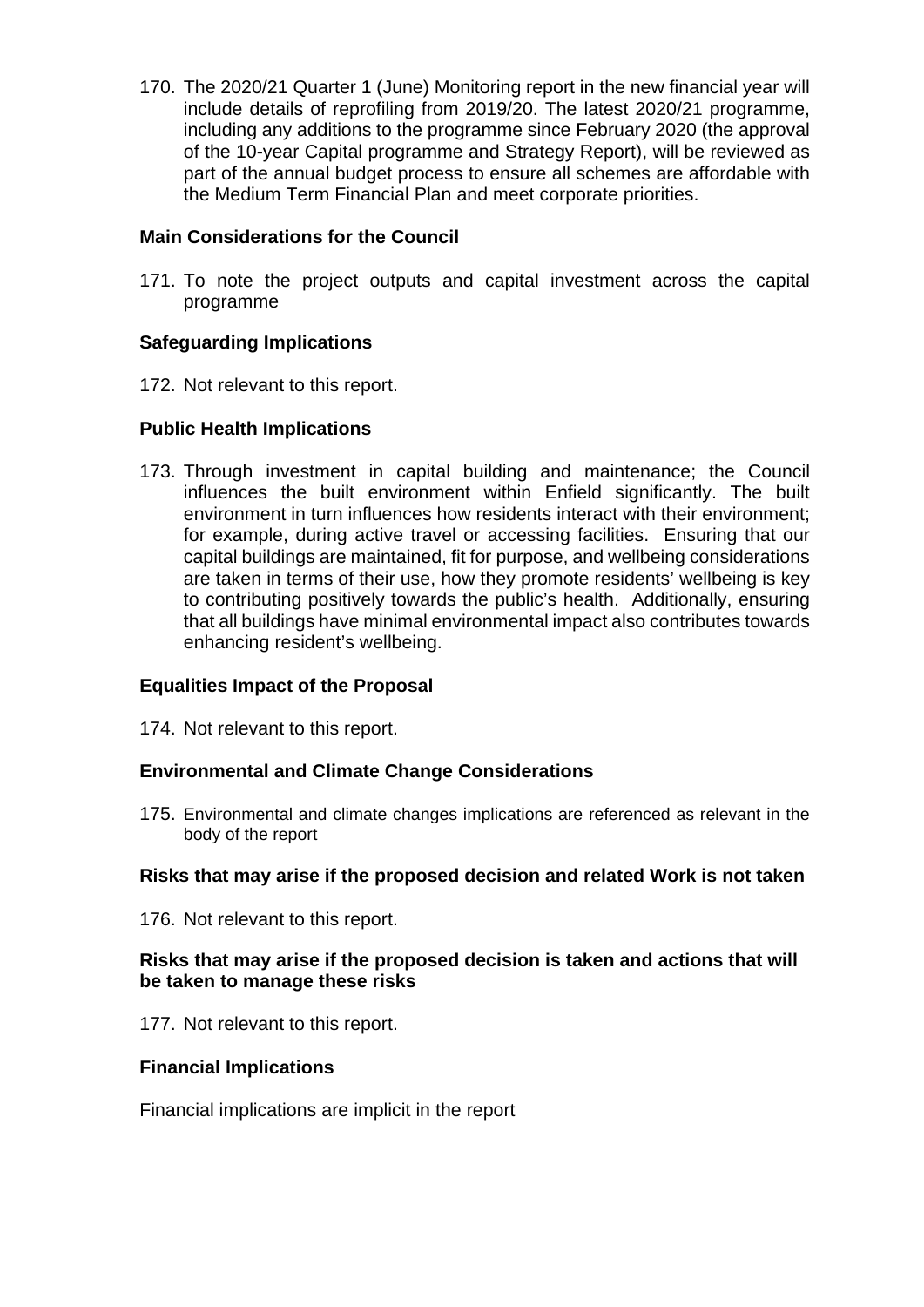### **Legal Implications**

178. The Council has a statutory duty to arrange for the proper administration of its financial affairs and a fiduciary duty to taxpayers with regards to its use of and accounting for public monies. This report assists in the discharge of those duties.

### **Workforce Implications**

179. Not relevant to this report.

### **Property Implications**

- 180. Investment in the Council's Corporate Properties through the Corporate Condition Programme ensures that they remain compliant and fit for purpose ensuring improved energy efficiency and reducing future maintenance and operating costs. Minot delays to some projects in the 2019/20 programme will be caught up in the current financial year with no detriment on the longterm maintenance of the properties.
- 181. Investment in the Genotin Road project will secure a long-term income stream for the Council whilst ensuring the retention of a major employer in Enfield Town Centre.

#### **Other Implications**

182. There are no other implications.

#### **Options Considered**

183. Not relevant to this report.

#### **Conclusions**

The Report provided a year end position of the Capital programme, including the outcomes which were delivered

| Report Author: | <b>Matt Bowmer</b>          |
|----------------|-----------------------------|
|                | Interim Director of Finance |
|                | Matt.Bowmer@Enfield.gov.uk  |
|                | 0208 379 5580               |

Date of report: 2 July 2020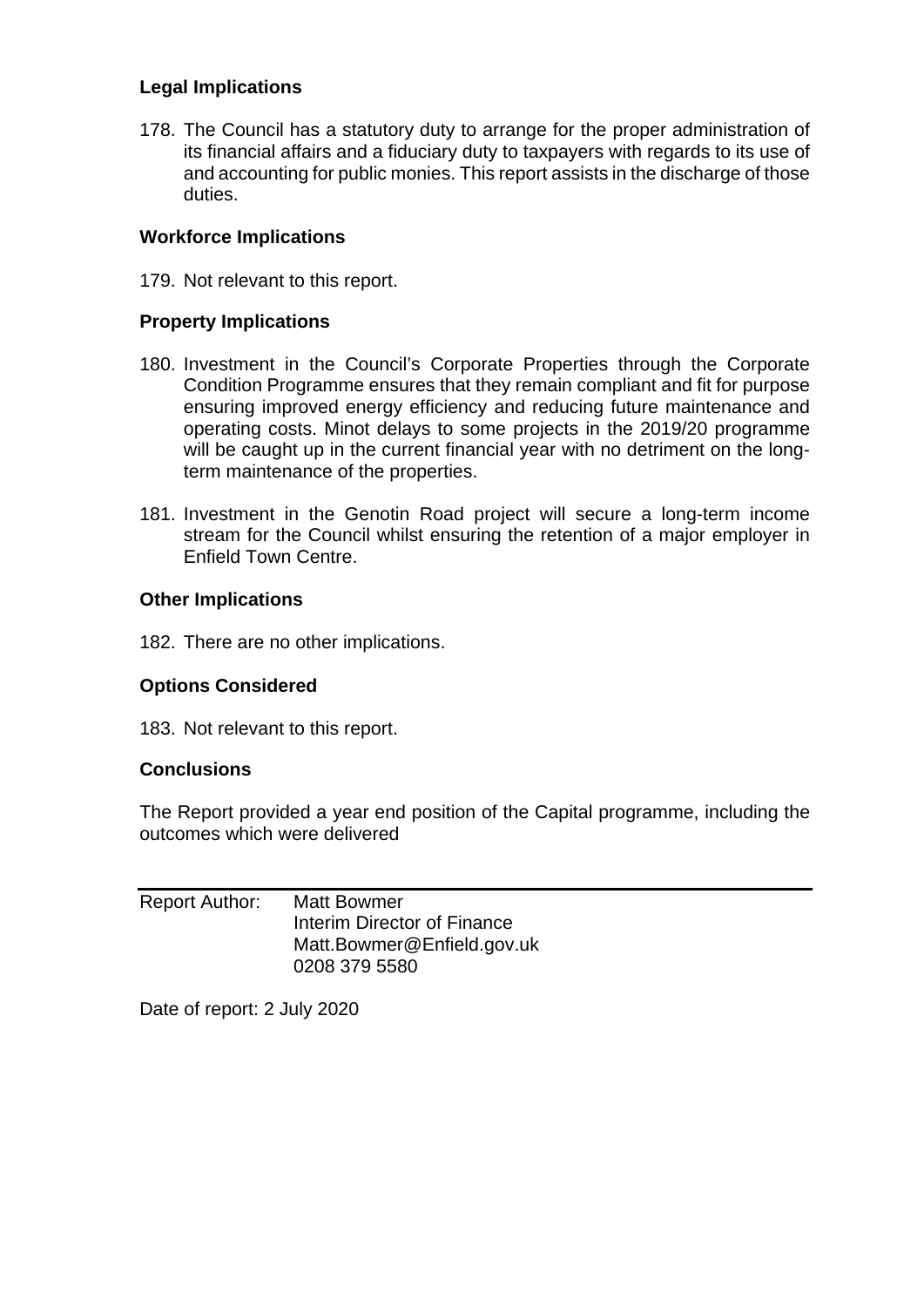# **APPENDIX A**

| <b>Approved Capital Programme</b>             | 2019/20<br>(Nov) Budget | 2019/20<br><b>Budget</b> | 209/20<br><b>Revised</b> | 2019/20<br>Outturn | <b>Variance</b> | <b>Re-profiling</b><br>(Cfwd) / Bfwd | (Under) /<br>Overspend |
|-----------------------------------------------|-------------------------|--------------------------|--------------------------|--------------------|-----------------|--------------------------------------|------------------------|
|                                               |                         | <b>Adjustments</b>       | <b>Budget</b>            |                    |                 |                                      |                        |
|                                               | £'000                   | £'000                    | £'000                    | £'000              | £'000           | £'000                                | £'000                  |
| <b>RESOURCES</b>                              |                         |                          |                          |                    |                 |                                      |                        |
| Digital Data & Technology                     |                         |                          |                          |                    |                 |                                      |                        |
| <b>IT</b> Investment                          | 8,425                   | 0                        | 8,425                    | 5,771              | (2,654)         | (2,654)                              | 0                      |
| <b>Total Digital Data &amp; Technology</b>    | 8,425                   | 0                        | 8,425                    | 5,771              | (2,654)         | (2,654)                              | $\boldsymbol{0}$       |
| <b>Customer Experience &amp; Change</b>       |                         |                          |                          |                    |                 |                                      |                        |
| Libraries                                     | 131                     | 0                        | 131                      | 30                 | (101)           | 23                                   | (124)                  |
| <b>Total Customer Experience &amp; Change</b> | 131                     | 0                        | 131                      | 30                 | (101)           | 23                                   | (124)                  |
| <b>Total RESOURCES</b>                        | 8,556                   | $\boldsymbol{0}$         | 8,556                    | 5,802              | (2,754)         | (2,631)                              | (124)                  |
| <b>PEOPLE</b>                                 |                         |                          |                          |                    |                 |                                      |                        |
| <b>Adult Social Care</b>                      |                         |                          |                          |                    |                 |                                      |                        |
| Extra Care Housing: Reardon Court             | 974                     | 0                        | 974                      | 1,093              | 119             | 119                                  | 0                      |
| <b>Total Adult Social Care</b>                | 974                     | 0                        | 974                      | 1,093              | 119             | 119                                  | $\boldsymbol{0}$       |
| <b>Education</b>                              |                         |                          |                          |                    |                 |                                      |                        |
| School Expansions                             | 6,609                   | 0                        | 6,609                    | 5,942              | (668)           | (668)                                | $\boldsymbol{0}$       |
| <b>Schools Maintenance</b>                    | 3,191                   | 0                        | 3,191                    | 3,308              | 118             | 118                                  | $\pmb{0}$              |
| Schools' Future Programme                     | 2,337                   | 0                        | 2,337                    | 2,779              | 442             | 442                                  | $\pmb{0}$              |
| <b>Total Education</b>                        | 12,137                  | 0                        | 12,137                   | 12,029             | (107)           | (107)                                | $\boldsymbol{0}$       |
| <b>Strategic Commissioning</b>                |                         |                          |                          |                    |                 |                                      |                        |
| <b>Community Safety</b>                       | 300                     | 0                        | 300                      | 370                | 70              | $\mathbf 0$                          | 70                     |
| <b>Total Strategic Commissioning</b>          | 300                     | $\boldsymbol{0}$         | 300                      | 370                | 70              | $\mathbf 0$                          | 70                     |
| <b>Total PEOPLE</b>                           | 13,411                  | 0                        | 13,411                   | 13,492             | 81              | 12                                   | 70                     |
| <b>PLACE</b>                                  |                         |                          |                          |                    |                 |                                      |                        |
| <b>Environment &amp; Operations</b>           |                         |                          |                          |                    |                 |                                      |                        |
| <b>Alley Gating</b>                           | 100                     | 0                        | 100                      | 79                 | (21)            | (21)                                 | 0                      |
| Highways:                                     |                         |                          |                          |                    |                 |                                      |                        |
| <b>Flood Alleviation</b>                      | 614                     | 0                        | 614                      | 398                | (217)           | (217)                                | $\boldsymbol{0}$       |
| <b>LED Street Lighting</b>                    | 1,140                   | 0                        | 1,140                    | 1,239              | 99              | 99                                   | $\pmb{0}$              |
| <b>Whittington Road</b>                       |                         | 0                        | 0                        | 18                 | 18              |                                      | 18                     |
| Highways & Street Scene                       | 6,995                   | 0                        | 6,995                    | 6,897              | (99)            | (99)                                 | $\pmb{0}$              |
| Parks:                                        |                         |                          |                          |                    |                 |                                      |                        |
| <b>Edmonton Cemetery</b>                      | 1,327                   | 0                        | 1,327                    | 954                | (374)           | (374)                                | 0                      |
| Southgate Cemetery                            | 1,116                   | 0                        | 1,116                    | 527                | (589)           | (589)                                | 0                      |
| <b>Play Areas</b>                             | 41                      | 0                        | 41                       | 7                  | (34)            | (34)                                 | 0                      |
| <b>Tennis Courts Works</b>                    | 5                       | 0                        | 5                        | 28                 | 23              | 23                                   | $\pmb{0}$              |
| <b>Waste, Recycling &amp; Fleet:</b>          |                         |                          |                          |                    |                 |                                      |                        |
| Changes to Waste & Recycling Collections      | 1,434                   | 0                        | 1,434                    | 1,514              | 80              | 80                                   | 0                      |
| Vehicle Replacement Programme                 | 411                     | 0                        | 411                      | 994                | 583             | 583                                  | 0                      |
| <b>Traffic &amp; Transportation:</b>          |                         |                          |                          |                    |                 |                                      |                        |
| TFL: Local Implementation Plans               | 2,261                   | 0                        | 2,261                    | 2,048              | (213)           | (213)                                | $\pmb{0}$              |
| TFL: Cycle Enfield                            | 6,010                   | 0                        | 6,010                    | 5,481              | (529)           | (529)                                | $\pmb{0}$              |
| TFL: Extra Investment                         |                         | 0                        | 0                        | 223                | 223             | 223                                  | $\pmb{0}$              |
| TFL: Angel Walk                               | 865                     | 0                        | 865                      | 704                | (161)           | (161)                                | $\mathbf 0$            |
| <b>Total Environment &amp; Operations</b>     | 22,319                  | $\boldsymbol{0}$         | 22,319                   | 21,110             | (1, 209)        | (1, 227)                             | 18                     |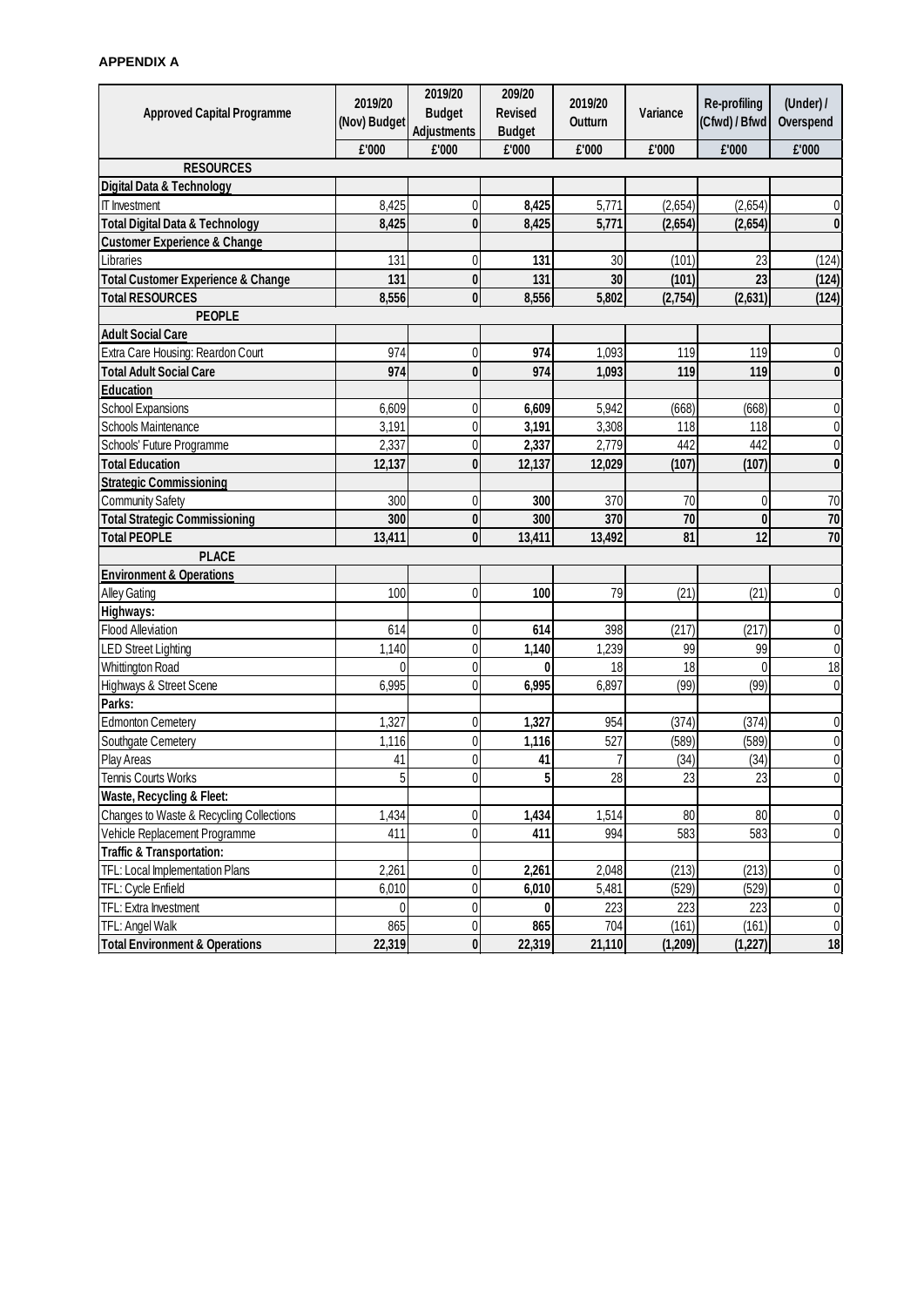# **APPENDIX A – Continued**

|                                            | 2019/20      | 2019/20            | 209/20         | 2019/20        |                 | <b>Re-profiling</b> | (Under) $/$      |
|--------------------------------------------|--------------|--------------------|----------------|----------------|-----------------|---------------------|------------------|
| <b>Approved Capital Programme</b>          | (Nov) Budget | <b>Budget</b>      | <b>Revised</b> | <b>Outturn</b> | <b>Variance</b> | (Cfwd) / Bfwd       | Overspend        |
|                                            |              | <b>Adjustments</b> | <b>Budget</b>  |                |                 |                     |                  |
| <b>PLACE</b>                               | £'000        | £'000              | £'000          | £'000          | £'000           | £'000               | £'000            |
| <b>Meridian Water</b>                      |              |                    |                |                |                 |                     |                  |
| Meridian Water                             | 44,453       | 0                  | 44,453         | 32,775         | (11, 678)       | (11, 678)           | $\overline{0}$   |
| <b>Total Meridian Water</b>                | 44,453       | $\bf{0}$           | 44,453         | 32,775         | (11, 678)       | (11, 678)           | $\boldsymbol{0}$ |
| <b>Property &amp; Economy</b>              |              |                    |                |                |                 |                     |                  |
| <b>Broomfield House</b>                    | 266          | 0                  | 266            | 238            | (28)            | (28)                | $\overline{0}$   |
| Corporate Condition Programme (prev. BIP)  | 2,174        | 0                  | 2,174          | 1,405          | (769)           | (769)               | $\boldsymbol{0}$ |
| Corporate Property Investment Programme    | 700          | 0                  | 700            | 642            | (58)            | (58)                | $\overline{0}$   |
| <b>Edmonton Cemetery Chapel Conversion</b> | 108          | 0                  | 108            | 148            | 40              |                     | 40               |
| <b>Electric Quarter</b>                    | 2,424        | $\overline{0}$     | 2,424          | 1,417          | (1,007)         | (1,007)             | $\boldsymbol{0}$ |
| Forty Hall                                 | 68           | 0                  | 68             | 30             | (38)            | (38)                | $\overline{0}$   |
| Genotin Road (Metaswitch)                  |              | 0                  |                |                |                 |                     |                  |
|                                            | 12,575       |                    | 12,575         | 11,352         | (1, 223)        | (1,223)             | $\boldsymbol{0}$ |
| Montagu Industrial Estate                  | 500          | 0                  | 500            | 335            | (165)           | (165)               | $\boldsymbol{0}$ |
| Town Centre Regeneration                   | 250          | 0                  | 250            | 84             | (166)           | (166)               | $\overline{0}$   |
| <b>Total Property &amp; Economy</b>        | 19,065       | $\mathbf{0}$       | 19,065         | 15,651         | (3, 414)        | (3, 455)            | 40               |
| <b>Housing &amp; Regeneration</b>          |              |                    |                |                |                 |                     |                  |
| Housing Enabling                           | 0            | 888                | 888            | 888            | $\Omega$        | $\Omega$            | $\overline{0}$   |
| <b>Assessment Services:</b>                |              |                    |                |                |                 |                     |                  |
| Housing Adaptations (DFG)                  | 2,001        | 0                  | 2,001          | 2,143          | 142             | 0                   | 142              |
| Housing Assistance                         | 12           | 0                  | 12             | 79             | 67              | 0                   | 67               |
| <b>Total Housing &amp; Regeneration</b>    | 2,013        | 888                | 2,901          | 3,110          | 209             | $\Omega$            | 209              |
| <b>Total PLACE exc. HRA</b>                | 87,851       | 888                | 88,739         | 72,646         | (16,092)        | (16, 360)           | 268              |
| <b>Chief Executive (CEX)</b>               |              |                    |                |                |                 |                     |                  |
| Gentlemen's Row                            | 29           | 0                  | 29             | $\mathbf 0$    | (29)            | (29)                | $\boldsymbol{0}$ |
| <b>Total Chief Executive (CEX)</b>         | 29           | $\bf{0}$           | 29             | $\bf{0}$       | (29)            | (29)                | $\boldsymbol{0}$ |
| <b>Total GENERAL FUND exc. Companies</b>   | 109,846      | 888                | 110,734        | 91,940         | (18, 794)       | (19,008)            | 214              |
| <b>COMPANIES</b>                           |              |                    |                |                |                 |                     |                  |
| Energetik                                  | 3,060        | 0                  | 3,060          | 2,744          | (316)           | (316)               | $\overline{0}$   |
| Housing Gateway Ltd                        | 5,500        | 0                  | 5,500          | 5,500          | $\Omega$        |                     | $\overline{0}$   |
| <b>Total COMPANIES</b>                     | 8,560        | $\bf{0}$           | 8,560          | 8,244          | (316)           | (316)               | $\boldsymbol{0}$ |
| <b>Total GENERAL FUND</b>                  | 118,406      | 888                | 119,294        | 100,184        | (19, 110)       | (19, 324)           | 214              |
| <b>HOUSING REVENUE ACCOUNT</b>             |              |                    |                |                |                 |                     |                  |
| Major Works                                | 7,333        | 1,054              | 8,387          | 5,334          | (3,054)         | (3, 418)            | 364              |
| Major Works: Borough Wide Decent Homes     | 5,150        | (862)              | 4,288          | 767            | (3,521)         | (3,259)             | (262)            |
| Major Works: Cambridge Road West           | 500          | 0                  | 500            | 16             | (484)           | (484)               | 0                |
| Major Works: New Southgate                 | 2,700        | 0                  | 2,700          | 1,936          | (764)           | (764)               | $\overline{0}$   |
| Major Works: Lytchet Way                   | 1,400        | 0                  | 1,400          | 1,408          |                 |                     | $\bf 8$          |
| Major Works: Upper Edmonton                | 500          | 0                  | 500            | 87             | (413)           | (413)               | $\overline{0}$   |
| Major Works: Waltham Cross                 | 1,500        | 0                  | 1,500          | 1,584          | 84              |                     | 84               |
| Minor Works                                | 3,467        | (1,080)            | 2,387          | 2,190          | (196)           | (324)               | 127              |
| Minor Works: Aids & Adaptations            | 750          | 0                  | 750            | 414            | (336)           | 0                   | (336)            |
| Minor Works: Structural Repairs            | 600          | 0                  | 600            | 111            | (489)           |                     | (489)            |
| Development Programme                      | 9,433        | (2,991)            | 6,441          | 12,256         | 5,815           | 5,815               | 0                |
| Development Programme: Bury Street         | 15,228       |                    | 15,228         | 736            | (14, 492)       | (14, 492)           | $\overline{0}$   |
| Development Programme: Electric Quarter    | 6,683        |                    | 6,683          | 14,381         | 7,698           | 7,698               | $\overline{0}$   |
| Development Programme: Property Purchases  | 20,000       | 2,991              | 22,991         | 22,992         |                 |                     | 0                |
| <b>Estate Regeneration</b>                 | 1,886        | 0                  | 1,886          | 1,518          | (368)           | (903)               | 535              |
| <b>Estate Regeneration: Alma Towers</b>    | 9,715        | 0                  | 9,715          | 11,077         | 1,362           | 1,362               | 0                |
| <b>Estate Regeneration: Ladderswood</b>    | 250          | 0                  | 250            | 241            | (9)             |                     | (9)              |
| Estate Regeneration: New Avenue            | 2,615        | 0                  | 2,615          | 2,159          | (456)           | (456)               | $\overline{0}$   |
| <b>Estate Regeneration: Small Sites 1</b>  | 4,956        | 0                  | 4,956          | 4,933          | (23)            | (23)                | 0                |
| Fire Works                                 | 2,400        | 0                  | 2,400          | 1,986          | (414)           | (392)               | (22)             |
| <b>Total HRA</b>                           | 97,066       | (888)              | 96,178         | 86,126         | (10, 052)       | (10, 052)           | 0                |
| <b>Total PLACE inc. HRA</b>                | 184,916      | 0                  | 184,916        | 158,772        | (26, 145)       | (26, 412)           | 268              |
| <b>TOTAL CAPITAL PROGRAMME</b>             | 215,471      | $\mathbf 0$        | 215,471        | 186,309        | (29, 162)       | (29, 376)           | 214              |